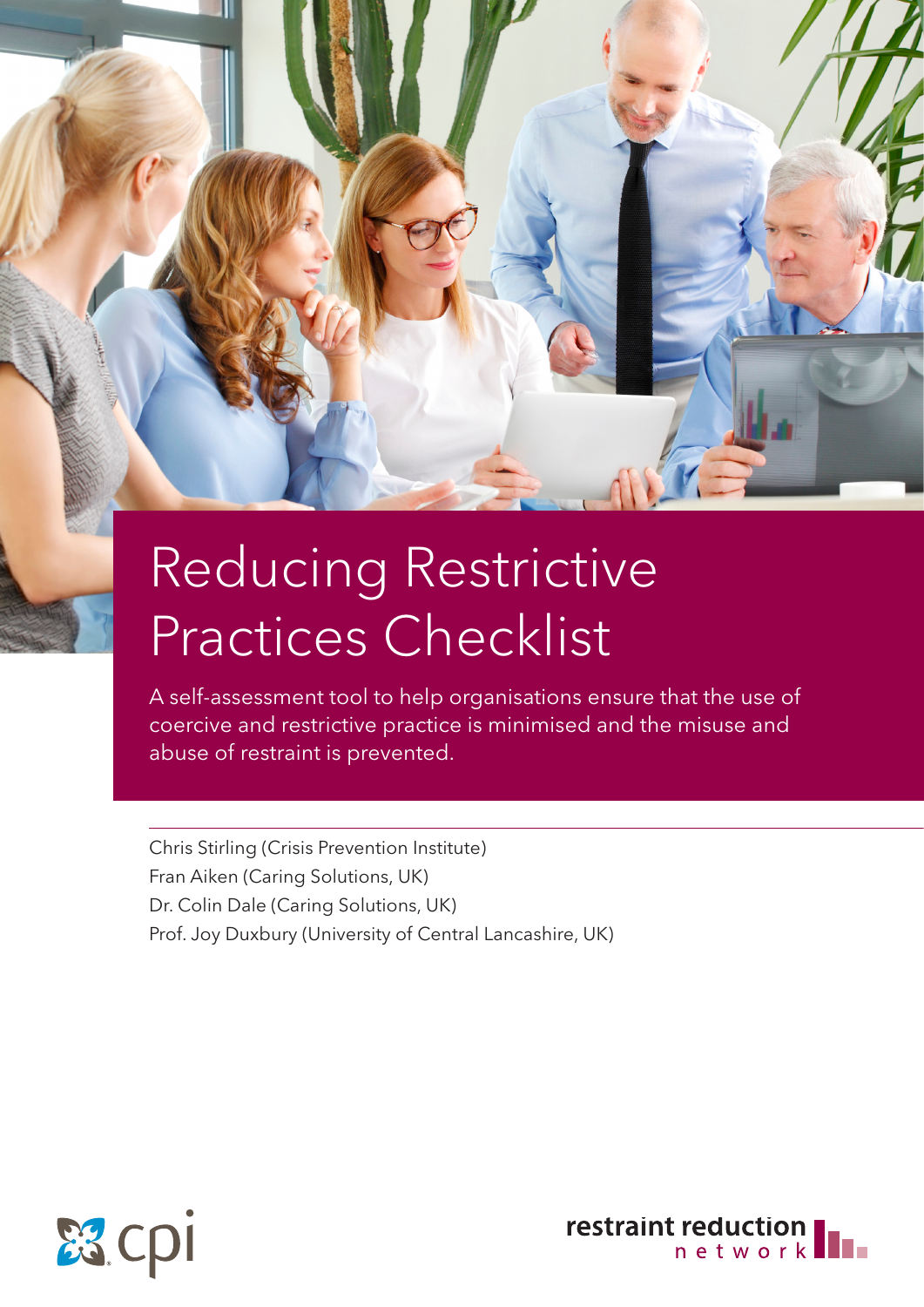### INTRODUCTION

The following self-assessment tool is intended for use by organisations who have joined the Restraint Reduction Network™ and made a clear public commitment to work together with service users, families, leaders, managers and frontline staff to ensure coercive and restrictive practice is minimised and the misuse and abuse of restraint is prevented.

Self-assessment is one of a number of helpful ways to enable an organisation to better understand its performance. The tool has been designed to help member organisations identify and think about those aspects of performance that can be celebrated and shared, and to understand which aspects of performance are weaker or not fully implemented. By undertaking this assessment it is hoped that this information can be used to inform the organisation's improvement/development plans.

In addition to informing organisational learning and improvement, the self-assessment tool has been developed to enable organisations to share their performance so that service users and families, frontline staff, commissioners and regulators can easily see what is happening: what is *going well* and what aspects are *being improved*. Some organisations may also wish to use the findings of the self-assessment tool to benchmark their service with other members of the Restraint Reduction Network™ (RRN). However, organisations should note that there is no 'pass' or 'fail' score, and there is no 'league table' which provides evidence to suggest that one organisation is performing better than another.

#### ASSESSMENT

Assessment and feedback are essential to organisational learning and improved performance and can be used to examine any aspect of service delivery at any level within an organisation. Whilst the assessment process can be undertaken by service users; families; frontline staff or managers; or small teams made up from a cross section of people/stakeholders within the organisation, the key to assessment is to focus on those aspects of service delivery which matter most to service users, families and those staff employed to deliver safe, effective and compassionate services. Regardless of approach, assessors need to be mindful that observer bias can influence findings so it is important that the process is valid, reliable, transparent and authentic to ensure that the assessment gives clear insight into organisational performance. When undertaking an assessment it is important to consider:

| Validity     | The extent to which the assessment reflects accurately what is observed and reported and<br>how well this shows an approach aligned to the assessment criteria or evidence base.              |
|--------------|-----------------------------------------------------------------------------------------------------------------------------------------------------------------------------------------------|
| Reliability  | The extent to which the assessment is fair and consistent.                                                                                                                                    |
| Transparency | The extent to which the assessment is clear to others so everyone knows what is expected/<br>what evidence is needed.                                                                         |
| Authenticity | The extent to which the assessment is relevant to the workplace and the evidence identified is<br>valued by stakeholders (e.g., service users and families, staff, regulators/commissioners). |

Before undertaking the assessment, organisations may want to consider a few key questions:

- 1. What is the purpose of the observation/assessment?
- 2. Who is best placed to undertake the observation/assessment?
- 3. Do assessors need any preparation and/or support?
- 4. How and when will the observation/assessment take place?
- 5. How will the summary of findings be collated and shared?
- 6. How will areas for improvement be agreed upon and implemented?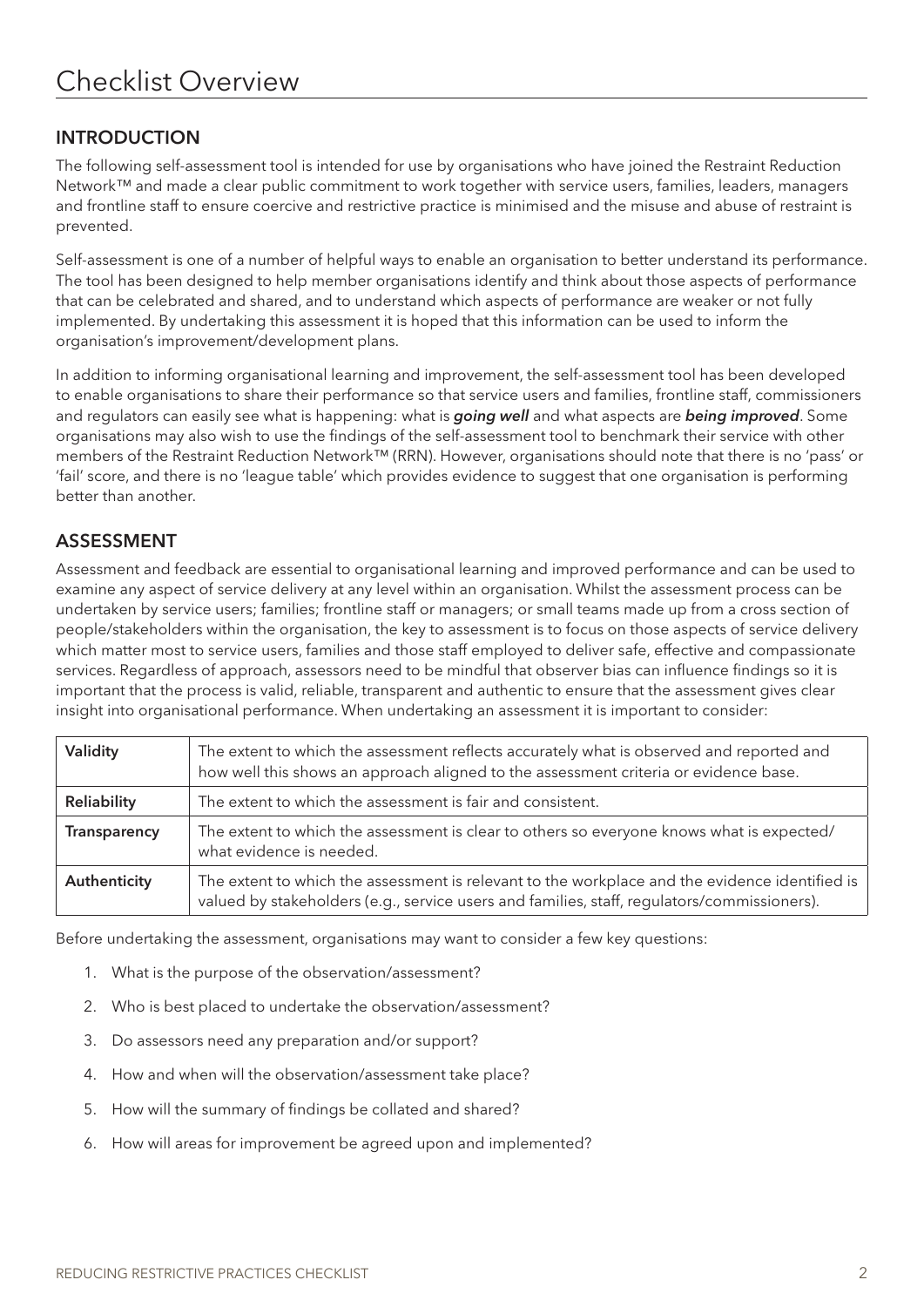Whilst all observation methods have particular strengths and weaknesses, the self-assessment tool does not specify any particular approach as it is the organisation's responsibility to consider which approach will best fit their circumstances and services. A number of methods can be used to assess performance including direct observations; oral questions, surveys or interviews; written reports, policies or guidance; service user information such as behaviour support plans, advance directives or person-centred plans; case studies; training records; internal audits; and regulatory inspection reports. Assessors should be prepared to use a mixture of assessment methods and should endeavour to triangulate evidence using two or more sources so that there is a degree of confidence in relation to any specific aspect of organisational performance identified.

#### LAYOUT

Based on a review of published literature between 2004 and 2010, the self-assessment tool is presented in the form of a simple checklist structured around Huckshorn's Six Core Strategies (2005) which have been shown to enable organisations to eliminate or significantly minimise coercion and restrictive practices.

When undertaking the assessment, there is a criteria statement under each of the Core Strategies against which observed evidence is gathered or established so that the assessor can give a rating. The rating should be seen as a confidence 'score' which illustrates the extent to which the assessor believes the organisation implements a specific approach. It is important to note that during the assessment, it is not the role of the assessor to determine what, if and how any improvements can or should be made as this responsibility lies with the team, department or organisation.

#### **PROCESS**

Organisations should consider a suitable approach to assessing performance which best reflects the needs of their service. Whilst the self-assessment checklist provides the assessment criteria for assessors to observe or ask questions, organisations should also consider who to ask, how to ask, when to ask, factors that may positively or negatively influence the responses people give or the observations made, as well as how the assessment information will be collated and used in feedback.

When undertaking the assessment, a number of approaches can be used including:

#### 1. Self-Assessment

Individual teams or departments can be asked to undertake a self-assessment in order to give greater control and responsibility by engaging with the assessment criteria, becoming more active in their learning and taking ownership of their performance.

Self-assessment and developing effective reflective skills are essential elements of restraint reduction that can help teams or departments to have a better understanding of exactly what is expected so that they can clearly identify what they do well (and can be celebrated) and what they may wish to improve.

#### 2. Peer Assessment

Peer assessment involves one team or department taking responsibility for assessing the performance of another team or department. It is a powerful way to increase motivation and engagement. Peer assessment can encourage deeper understanding and learning of the assessment criteria and can allow departments to gain an understanding of how their peers implement or operationalise different approaches. Whilst peer assessors are often the harshest critics, they are also very good at identifying good practice and everyday examples of positive outcomes that their peers may overlook.

#### 3. Service User and Family Assessment

Working together to increase understanding of service users' and families' experiences and ensuring the differing views of service users and families are collected and used to improve performance is a considerable challenge but one which brings many benefits to organisations. Gaining service user and family feedback on performance can have an effect on how services are planned, organised and delivered, which in turn can have a positive effect on care outcomes by making services more responsive to people's individual needs.

The National Centre for Involvement (2008) provides a number of guiding principles for service user involvement but in particular emphasises that honesty, in terms of what can and can't be changed, and feedback are two critical elements in the process.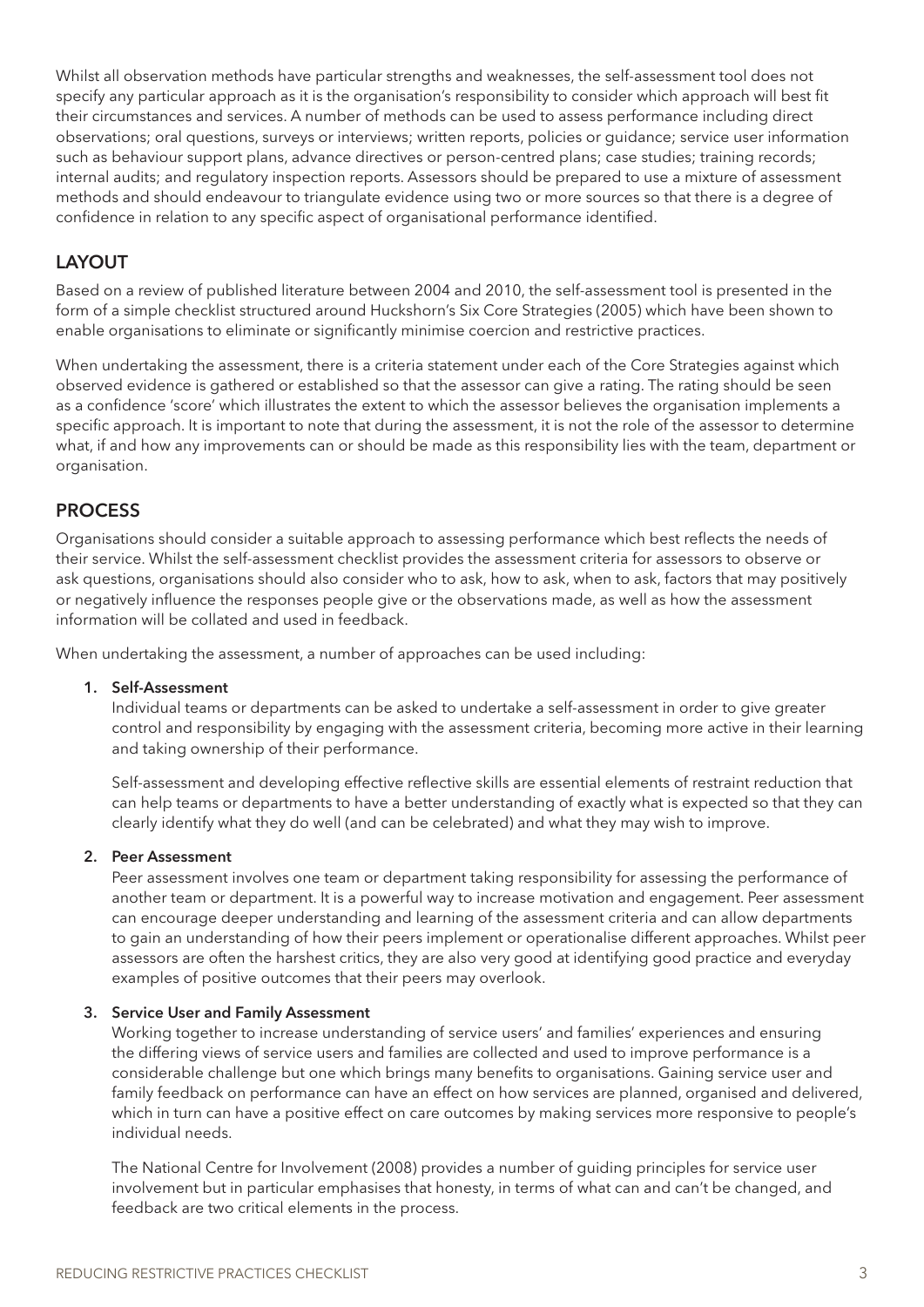## **SCORES**

A simple assessment score is used to determine how well the organisation is perceived to be implementing a particular approach based on the assessor's observations and triangulation of evidence. Once a judgement is made, the score is entered against the criteria and an overall score is calculated for each section. The score can be taken from each section of the assessment tool and collated at the end to give an overall picture of the organisation's performance:

| Criteria                                                                                                                                                                                                                                  | Ranking | <b>Score</b> |
|-------------------------------------------------------------------------------------------------------------------------------------------------------------------------------------------------------------------------------------------|---------|--------------|
| This score is given to illustrate that the assessors believe that a particular approach is fully<br>embedded into everyday working practice, values and culture. It would be an exception to<br>find this approach not being implemented. | Yes     |              |
| This score is given to illustrate that the assessors believe that some or all of a particular<br>approach does happen, but it is not fully embedded into working practice, values and<br>culture.                                         | Partly  |              |
| This score is given to illustrate that the assessors believe that a particular approach has<br>been newly implemented and is not embedded in working practice, values and culture.                                                        | No      |              |
| This score is given to illustrate that the assessors believe that a particular approach does not<br>happen; or is not relevant to this team, department, organisation or service user group.                                              | N/A     |              |

## **FEEDBACK**

Once the assessment is complete, the organisation should consider how they will report the findings to stakeholders and how they will decide to identify those areas of performance which will become part of an improvement plan. Giving feedback is important and has greater credibility and validity to stakeholders (e.g., service users and families, staff, regulators and commissioners) when provided immediately after the assessment. Careful consideration should be given to when feedback is given and to whom, as well as how feedback is presented. Immediate or real-time feedback to stakeholders provides organisations with the opportunity to increase responsiveness by outlining how improvements will be made in order to drive quality and keep the focus on continuous improvement.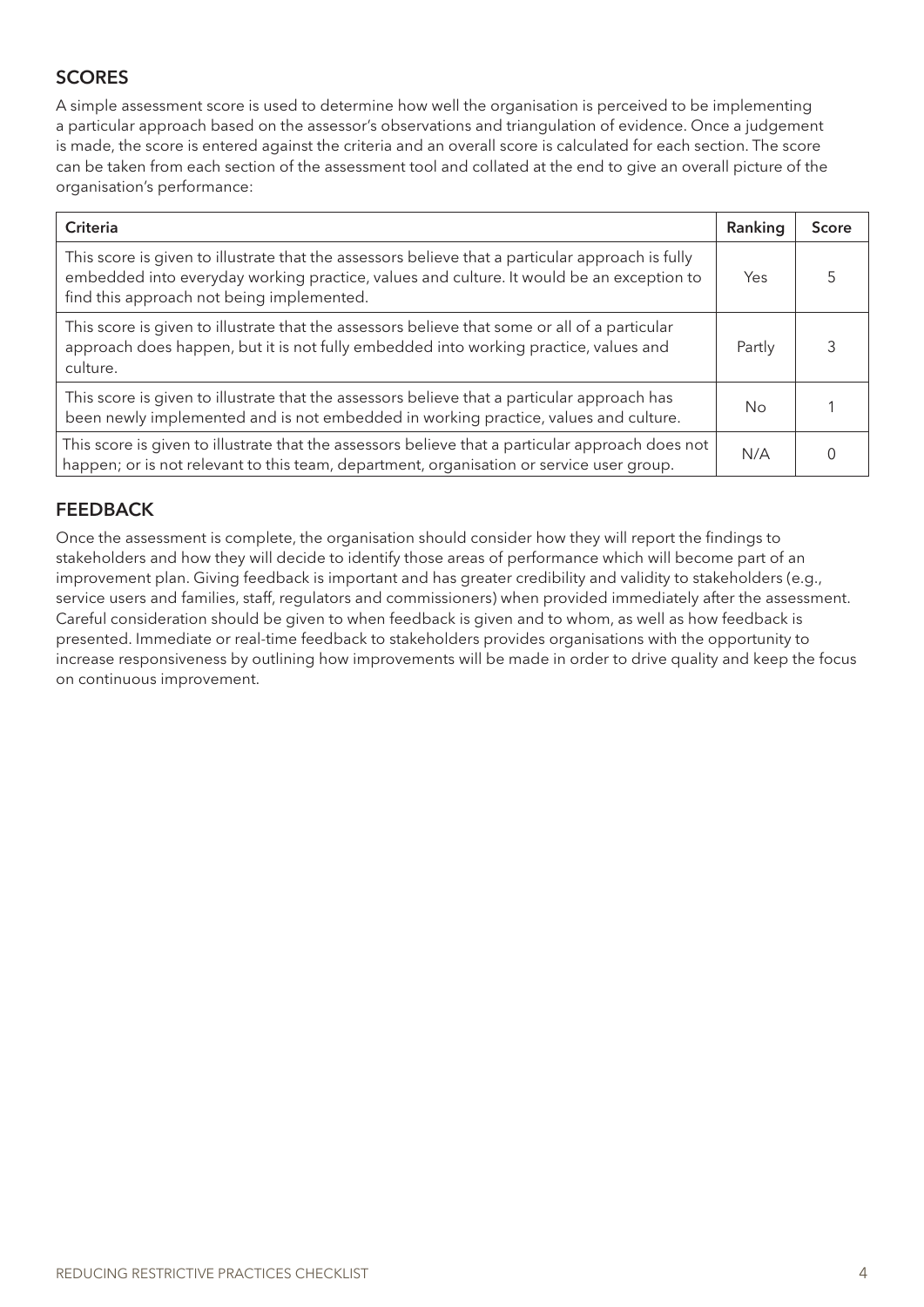| Strategy 1: LEADERSHIP AND GOVERNANCE > The organisation develops a mission, vision and set of guiding values which<br>promote non-coercion and the avoidance of restrictive practices.                                                                                               |     |              |               |     |  |
|---------------------------------------------------------------------------------------------------------------------------------------------------------------------------------------------------------------------------------------------------------------------------------------|-----|--------------|---------------|-----|--|
|                                                                                                                                                                                                                                                                                       |     | <b>Score</b> |               |     |  |
| <b>Criteria</b>                                                                                                                                                                                                                                                                       | Yes | Partly       | <b>No</b>     | N/A |  |
| The organisation has a current restraint reduction strategy which outlines a range of<br>multi-strategic approaches to reduce coercive approaches and to prevent the misuse and<br>abuse of restraint.                                                                                |     |              |               |     |  |
| The restraint reduction strategy supports the organisation's mission, vision and values and<br>emphasises the importance of person-centred care, compassion and dignity.                                                                                                              |     |              |               |     |  |
| The restraint reduction strategy directly evidences approaches which meet national,<br>service-specific and regulatory guidelines and standards.                                                                                                                                      |     |              |               |     |  |
| The restraint reduction strategy is based around the RRN's Six Core Strategies and<br>addresses restraint reduction across the entire organisation (service, department, team,<br>individual service user).                                                                           |     |              |               |     |  |
| Service user and family views are considered and integrated into the reduction plan.                                                                                                                                                                                                  |     |              |               |     |  |
| The restraint reduction strategy is communicated across the organisation and shared with<br>stakeholders (service users and families, staff, commissioners, regulators).                                                                                                              |     |              |               |     |  |
| Restraint reduction is supported by strong, visible leadership. A senior manager is named<br>as a lead for restraint reduction, and service users and families know who to speak to if<br>they have concerns.                                                                         |     |              |               |     |  |
| The organisation's Senior Management Team and Board receives regular reports on the<br>organisation's performance in relation to restraint reduction.                                                                                                                                 |     |              |               |     |  |
| There is an effective governance framework and policy in relation to the use of restrictive<br>practices to ensure restraint is not misused or abused.                                                                                                                                |     |              |               |     |  |
| There is a clear and transparent complaints procedure specific to the use of restrictive<br>practices which enables service users, families and staff to raise concerns regarding the<br>use of restraint.                                                                            |     |              |               |     |  |
| The organisation's policy on the use of restrictive practices provides clear and<br>unambiguous criteria outlining when restrictive practice may be considered an<br>appropriate and reasonable intervention.                                                                         |     |              |               |     |  |
| Leaders and managers promote a culture of care and compassion and inspire staff to<br>build open and positive relationships with service users and families.                                                                                                                          |     |              |               |     |  |
| The prevailing culture in the organisation emphasises that the use of restraint is a<br>'treatment failure'. Whenever restrictive practices are implemented, there is a clear<br>approach which shows how staff will attempt to ensure further restraint is avoided in the<br>future. |     |              |               |     |  |
| The misuse and abuse of restrictive practices is consistently addressed by leaders and<br>managers.                                                                                                                                                                                   |     |              |               |     |  |
| <b>TOTAL SCORE</b>                                                                                                                                                                                                                                                                    |     | Raw          | Mean (Raw/14) |     |  |
| Add all scores above for Raw Score. Divide by 14 for Mean.                                                                                                                                                                                                                            |     |              |               |     |  |

| Strategy 1: LEADERSHIP AND GOVERNANCE > In order of priority, list the potential areas for improvement. |  |
|---------------------------------------------------------------------------------------------------------|--|
|                                                                                                         |  |
|                                                                                                         |  |
|                                                                                                         |  |
|                                                                                                         |  |
|                                                                                                         |  |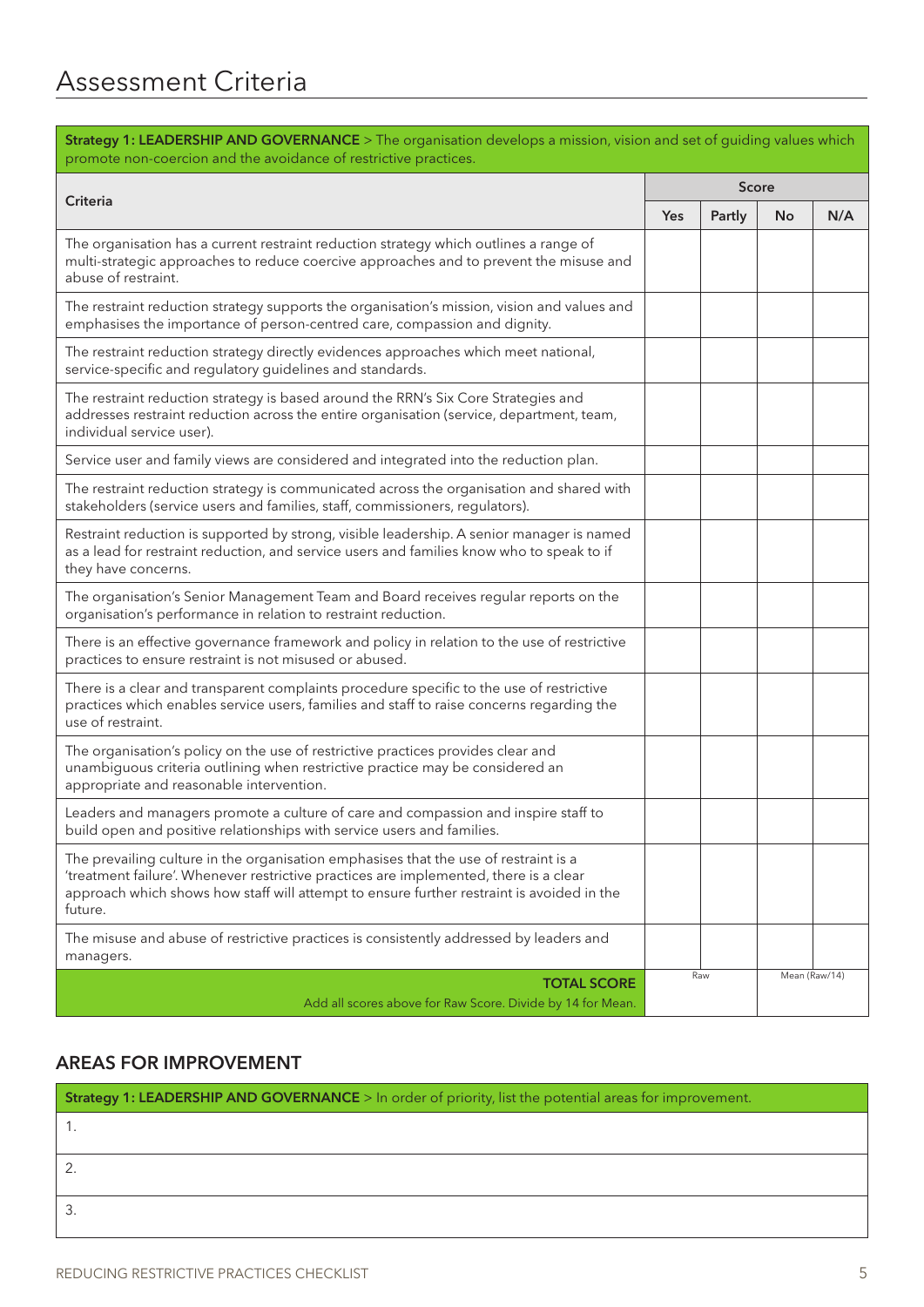| <b>Strategy 2: PERFORMANCE MANAGEMENT</b> > The organisation uses a 'systems thinking' approach and identifies the key<br>performance measures.                                                                                                       |     |        |               |     |  |
|-------------------------------------------------------------------------------------------------------------------------------------------------------------------------------------------------------------------------------------------------------|-----|--------|---------------|-----|--|
|                                                                                                                                                                                                                                                       |     | Score  |               |     |  |
| <b>Criteria</b>                                                                                                                                                                                                                                       | Yes | Partly | <b>No</b>     | N/A |  |
| The organisation clearly sets out the measures that are used to determine the level of<br>performance in relation to restraint and restraint reduction.                                                                                               |     |        |               |     |  |
| The measures used are valid and the data captured takes account of the varying number<br>of users accessing the service (e.g., incident rates are expressed as a rate per number of<br>service users; rates per number of care hours/days delivered). |     |        |               |     |  |
| The measures used capture the use of all restrictive practices to ensure a reduction in one<br>method of restrictive intervention is not substituted for an increase in another.                                                                      |     |        |               |     |  |
| The organisation has an approach to incident reporting and recording which accurately<br>captures measures of performance.                                                                                                                            |     |        |               |     |  |
| Data is captured and used to inform the organisation about performance in relation to the<br>specified measures.                                                                                                                                      |     |        |               |     |  |
| Data is shared at all levels within the organisation so that everyone is aware of the<br>organisation's performance (organisational, department, team and individual level).                                                                          |     |        |               |     |  |
| Data is used non-punitively to understand organisational performance and to highlight<br>achievements and successes so that good practice is shared.                                                                                                  |     |        |               |     |  |
| Data is used non-punitively to understand organisational performance and to identify<br>potential areas for improvement.                                                                                                                              |     |        |               |     |  |
| Data is used non-punitively to identify potential areas of conflict that lead to restrictive<br>practices being used so that preventative measures can be maintained or implemented in<br>order to avoid or minimise such conflict.                   |     |        |               |     |  |
| Data is provided to and used by staff to help them understand the needs of each person<br>they support.                                                                                                                                               |     |        |               |     |  |
| <b>TOTAL SCORE</b><br>Add all scores above for Raw Score. Divide by 10 for Mean.                                                                                                                                                                      |     | Raw    | Mean (Raw/10) |     |  |

| Strategy 2: PERFORMANCE MANAGEMENT > In order of priority, list the potential areas for improvement. |  |
|------------------------------------------------------------------------------------------------------|--|
|                                                                                                      |  |
|                                                                                                      |  |
|                                                                                                      |  |
|                                                                                                      |  |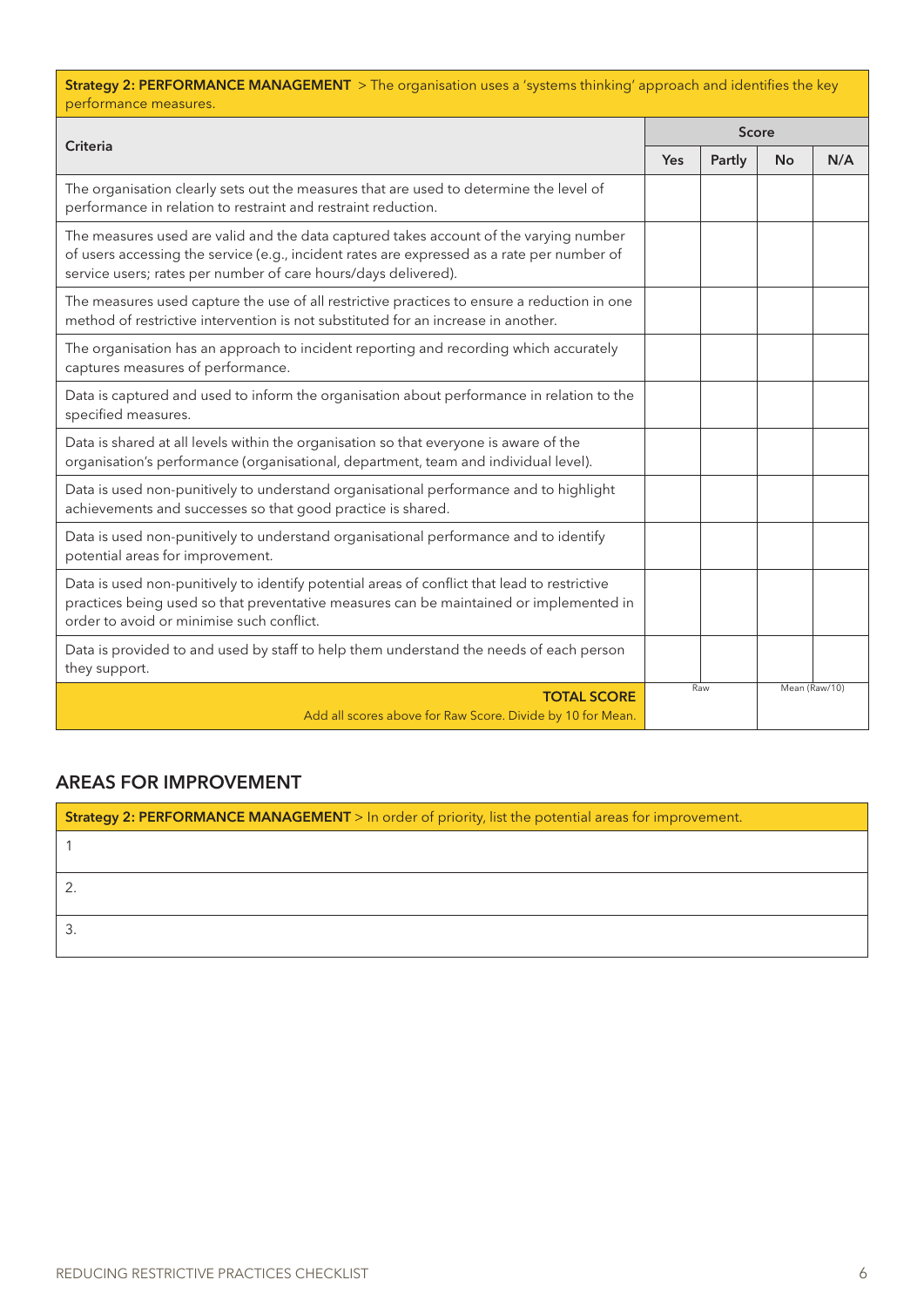| Strategy 3: LEARNING AND DEVELOPMENT > The organisation ensures its workforce has the necessary knowledge and<br>skills to improve workplace performance.                                                                                                                                                                                                                                                                                                                                                                                                                            |              |        |               |     |
|--------------------------------------------------------------------------------------------------------------------------------------------------------------------------------------------------------------------------------------------------------------------------------------------------------------------------------------------------------------------------------------------------------------------------------------------------------------------------------------------------------------------------------------------------------------------------------------|--------------|--------|---------------|-----|
|                                                                                                                                                                                                                                                                                                                                                                                                                                                                                                                                                                                      | <b>Score</b> |        |               |     |
| Criteria                                                                                                                                                                                                                                                                                                                                                                                                                                                                                                                                                                             | Yes          | Partly | <b>No</b>     | N/A |
| The organisation has a workforce development plan which sets out the training required<br>to develop and maintain the knowledge and skills staff need to support service users<br>effectively.                                                                                                                                                                                                                                                                                                                                                                                       |              |        |               |     |
| As part of the workforce development plan, staff receive an appropriate level of training in<br>person-centred values, recovery and restraint reduction.                                                                                                                                                                                                                                                                                                                                                                                                                             |              |        |               |     |
| As part of the workforce development plan, staff receive an appropriate level of training in<br>Positive Behaviour Support.                                                                                                                                                                                                                                                                                                                                                                                                                                                          |              |        |               |     |
| As part of the workforce development plan, staff receive training in a range of<br>preventative measures which focus on conflict avoidance and resolution including:<br>• Understanding the nature and cause of conflict, aggression and violence.<br>Effective interpersonal skills.<br>$\bullet$<br>Effective listening skills.<br>$\bullet$<br>Verbal de-escalation.<br>$\bullet$<br>Trauma-informed care.<br>Delivering person-centred support.<br>$\bullet$<br>Collaborative problem solving.<br>$\bullet$<br>Risk assessment and positive risk taking.<br>٠<br>Debriefing<br>٠ |              |        |               |     |
| As part of the workforce development plan, staff receive training in crisis prevention and<br>management, including the use of physical interventions where required.                                                                                                                                                                                                                                                                                                                                                                                                                |              |        |               |     |
| Staff training is accredited and/or linked to national or sector-specific guidance.                                                                                                                                                                                                                                                                                                                                                                                                                                                                                                  |              |        |               |     |
| Staff training provides evidence of competence which enables the organisation to deliver<br>outcomes which meet national, regulatory or sector-specific guidance.                                                                                                                                                                                                                                                                                                                                                                                                                    |              |        |               |     |
| Staff receive effective ongoing supervision, support and workplace coaching to ensure<br>learning is transferred into practice.                                                                                                                                                                                                                                                                                                                                                                                                                                                      |              |        |               |     |
| The organisation implements an ongoing training cycle which ensures that staff maintain<br>their competencies and continue to develop their knowledge and skills.                                                                                                                                                                                                                                                                                                                                                                                                                    |              |        |               |     |
| Staff receive workplace support which enables them to apply their learning to the specific<br>needs of individuals they support.                                                                                                                                                                                                                                                                                                                                                                                                                                                     |              |        |               |     |
| <b>TOTAL SCORE</b><br>Add all scores above for Raw Score. Divide by 10 for Mean.                                                                                                                                                                                                                                                                                                                                                                                                                                                                                                     |              | Raw    | Mean (Raw/10) |     |

| Strategy 3: LEARNING AND DEVELOPMENT > In order of priority, list the potential areas for improvement. |  |
|--------------------------------------------------------------------------------------------------------|--|
|                                                                                                        |  |
|                                                                                                        |  |
|                                                                                                        |  |
|                                                                                                        |  |
|                                                                                                        |  |
|                                                                                                        |  |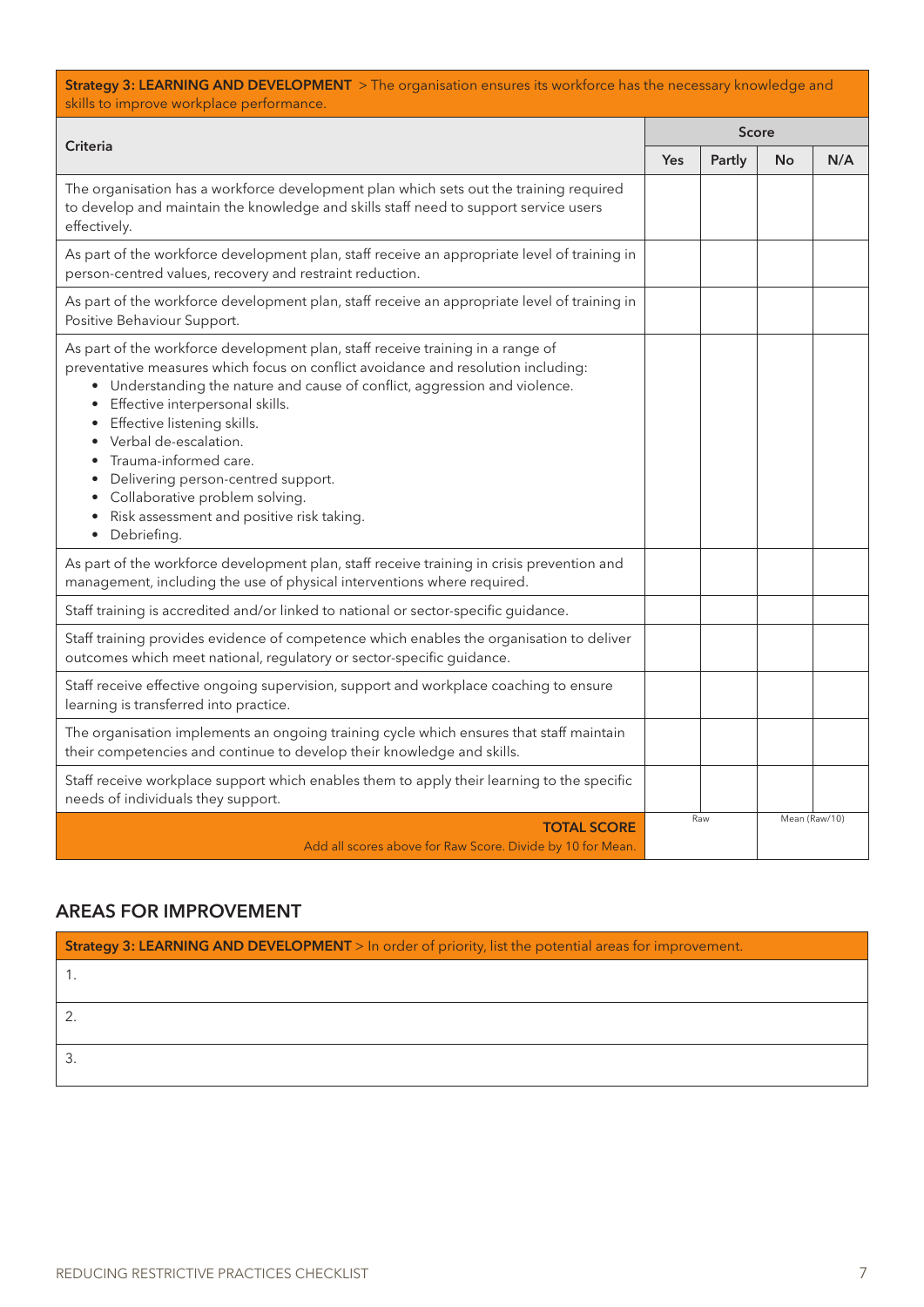| Strategy 4: PERSONALISED SUPPORT > Staff focus on providing personalised support that 'works' for individuals using services.                                                                                                                                                                                                                                                                                                           |            |        |               |     |
|-----------------------------------------------------------------------------------------------------------------------------------------------------------------------------------------------------------------------------------------------------------------------------------------------------------------------------------------------------------------------------------------------------------------------------------------|------------|--------|---------------|-----|
| <b>Criteria</b>                                                                                                                                                                                                                                                                                                                                                                                                                         | Score      |        |               |     |
|                                                                                                                                                                                                                                                                                                                                                                                                                                         | <b>Yes</b> | Partly | No            | N/A |
| Service users are fully involved in planning their individualised care and support.                                                                                                                                                                                                                                                                                                                                                     |            |        |               |     |
| Each service user has an individual behaviour support plan which outlines how flexible<br>and responsive support is provided at a primary and secondary preventative level so that<br>potential conflict or crisis situations can be avoided.                                                                                                                                                                                           |            |        |               |     |
| The primary and secondary interventions in each service user's support plan focus on<br>approaches which help the person to address factors that impact on their behaviour<br>(e.g., physical and mental well-being; personal, social and environmental factors; coping<br>strategies; occupation).                                                                                                                                     |            |        |               |     |
| A formal risk assessment is used to determine those individuals who are likely to present<br>crisis behaviour which is a risk to self or others.                                                                                                                                                                                                                                                                                        |            |        |               |     |
| Where risk behaviours are identified, each service user's behaviour support plan outlines<br>how flexible and responsive crisis intervention and post-crisis support will be delivered.                                                                                                                                                                                                                                                 |            |        |               |     |
| Where restrictive practices are used to manage crisis behaviour, individual service user<br>risks assessments are completed to ensure the welfare, safety and dignity of the individual<br>is maintained.                                                                                                                                                                                                                               |            |        |               |     |
| Staff are routinely briefed on each user's behaviour support plan and know how to<br>implement the service user's preferred strategies to avoid or minimise conflict and how to<br>safely implement restrictive practices if required.                                                                                                                                                                                                  |            |        |               |     |
| Behaviour support plans are trauma-sensitive and trauma-informed so the specific needs<br>of each service user are identified and supported.                                                                                                                                                                                                                                                                                            |            |        |               |     |
| All restrictive practices are considered and planned around the needs of individual<br>service users in order to maintain their welfare, safety and dignity. Universal or blanket<br>restrictions are not applied unless supported by a risk assessment and appropriate<br>guidance which considers the welfare, safety and dignity of all users; e.g. restricting<br>materials which pose a fire hazard (matches, cigarette lighters). |            |        |               |     |
| The environment promotes a culture of care, welfare, safety and collaboration. There is<br>a calm and positive culture which promotes interpersonal connections between service<br>users and staff.                                                                                                                                                                                                                                     |            |        |               |     |
| Service users have access to quiet areas or sensory rooms where they can go as an<br>alternative to seclusion.                                                                                                                                                                                                                                                                                                                          |            |        |               |     |
| All incidents of restrictive practice are reviewed by the team in partnership with the<br>service user so that everyone gains a better understanding of what happened and what<br>can be addressed in the future so that conflict can be avoided and future restrictive<br>interventions minimised.                                                                                                                                     |            |        |               |     |
| There is a non-punitive external review* of all incidents which helps everyone to gain a<br>better understanding of performance in order to improve personalised support so that<br>the use of restrictive practices can be avoided in the future.                                                                                                                                                                                      |            |        |               |     |
| *The term 'external review' is used to indicate that the review involves someone not<br>directly involved in the incident. This can be another team member, line manager or<br>advocate; or it may include individuals or teams from external departments or agencies.                                                                                                                                                                  |            |        |               |     |
| <b>TOTAL SCORE</b><br>Add all scores above for Raw Score. Divide by 13 for Mean.                                                                                                                                                                                                                                                                                                                                                        |            | Raw    | Mean (Raw/13) |     |

| <b>Strategy 4: PERSONALISED SUPPORT</b> > In order of priority, list the potential areas for improvement. |  |
|-----------------------------------------------------------------------------------------------------------|--|
|                                                                                                           |  |
|                                                                                                           |  |
|                                                                                                           |  |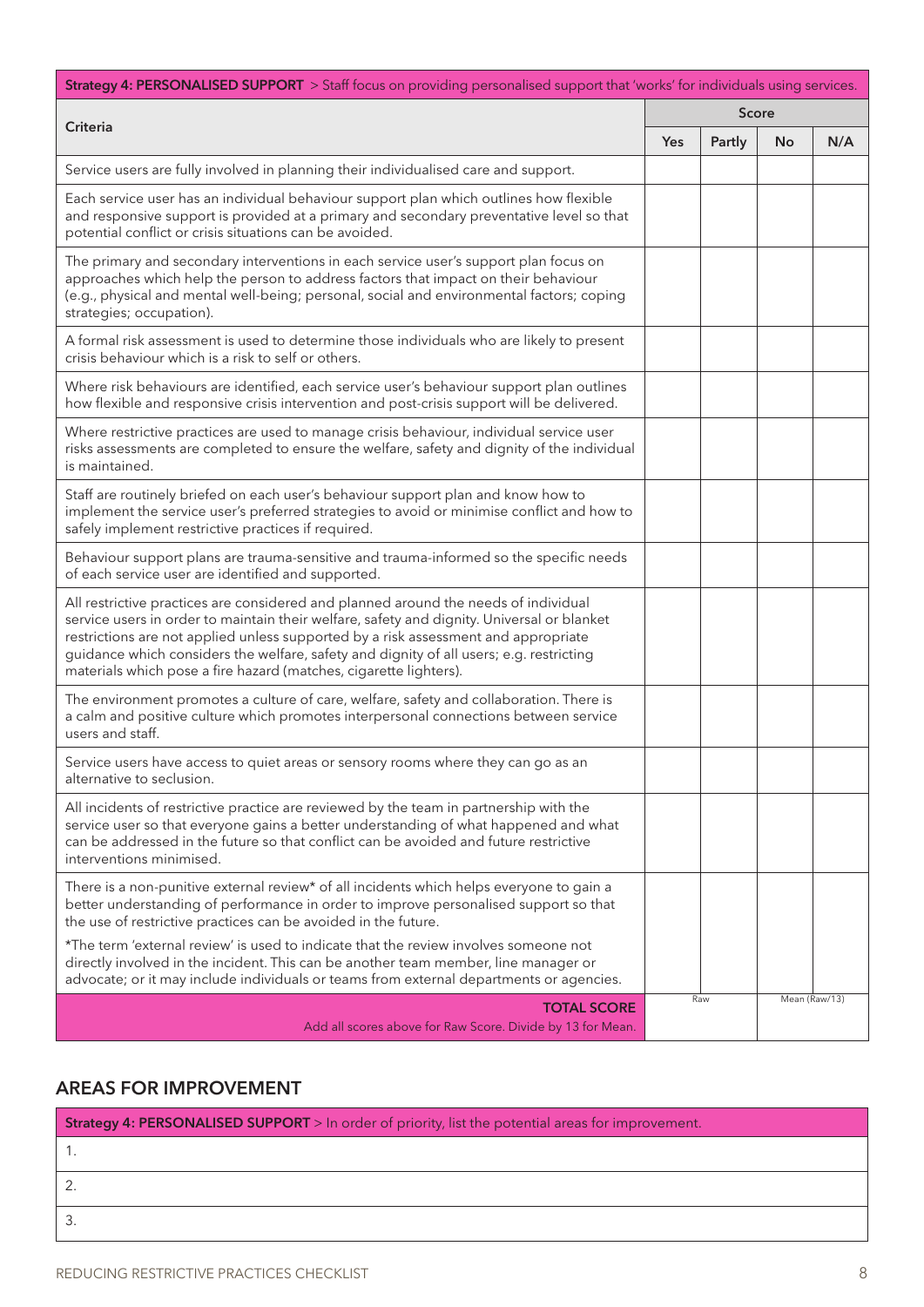**Strategy 5: CUSTOMER INVOLVEMENT** > The organisation fully involves the people who use services and establishes a clear understanding of their needs.

| <b>Criteria</b>                                                                                                                                                                                                                                                                                                                                                       |  | Score  |               |     |  |
|-----------------------------------------------------------------------------------------------------------------------------------------------------------------------------------------------------------------------------------------------------------------------------------------------------------------------------------------------------------------------|--|--------|---------------|-----|--|
|                                                                                                                                                                                                                                                                                                                                                                       |  | Partly | <b>No</b>     | N/A |  |
| Organisations clearly communicate the range of restrictive practices authorised and<br>approved for use within the service. Clear information is given to service users and families<br>which outlines the circumstances when restrictive practices can be used, including how to<br>complain when service users and families are unhappy about the use of restraint. |  |        |               |     |  |
| Organisations involve service users and families in developing their restraint reduction<br>strategy.                                                                                                                                                                                                                                                                 |  |        |               |     |  |
| Organisations ensure that best practice in restraint reduction focuses on the specific<br>needs of individuals and ensures that the potential for discriminatory bias (e.g., as a result<br>of age, gender, race, religion) in the use of restrictive practice is avoided.                                                                                            |  |        |               |     |  |
| Service users are recruited as advocates, experts by experience and workplace<br>champions to promote the restraint reduction strategy within the service.                                                                                                                                                                                                            |  |        |               |     |  |
| Organisations implement strategies which engage and empower service users to<br>determine the care and support they need so that conflict and the use of restrictive<br>practices are avoided.                                                                                                                                                                        |  |        |               |     |  |
| Service users are involved in the co-delivery of training to staff on the use of restrictive<br>practices.                                                                                                                                                                                                                                                            |  |        |               |     |  |
| Service users are involved in establishing communal rules which enable people living in<br>shared environments to avoid or minimise conflict.                                                                                                                                                                                                                         |  |        |               |     |  |
| Debriefing is always offered/provided to service users when any restrictive practice is<br>implemented.                                                                                                                                                                                                                                                               |  |        |               |     |  |
| Where it is difficult for the service user to engage in debriefing, debriefing is augmented<br>to the needs of the individual.                                                                                                                                                                                                                                        |  |        |               |     |  |
| Outcomes of debriefing are used to enable collaborative action with service users and<br>staff to develop more effective personal support and behavioural management strategies.                                                                                                                                                                                      |  |        |               |     |  |
| Organisations share their performance with service users and families so that everyone<br>knows the successes achieved and any key areas for improvement.                                                                                                                                                                                                             |  |        |               |     |  |
| <b>TOTAL SCORE</b><br>Add all scores above for Raw Score. Divide by 11 for Mean.                                                                                                                                                                                                                                                                                      |  | Raw    | Mean (Raw/11) |     |  |

| Strategy 5: CUSTOMER INVOLVEMENT > In order of priority, list the potential areas for improvement. |  |
|----------------------------------------------------------------------------------------------------|--|
|                                                                                                    |  |
|                                                                                                    |  |
|                                                                                                    |  |
|                                                                                                    |  |
|                                                                                                    |  |
|                                                                                                    |  |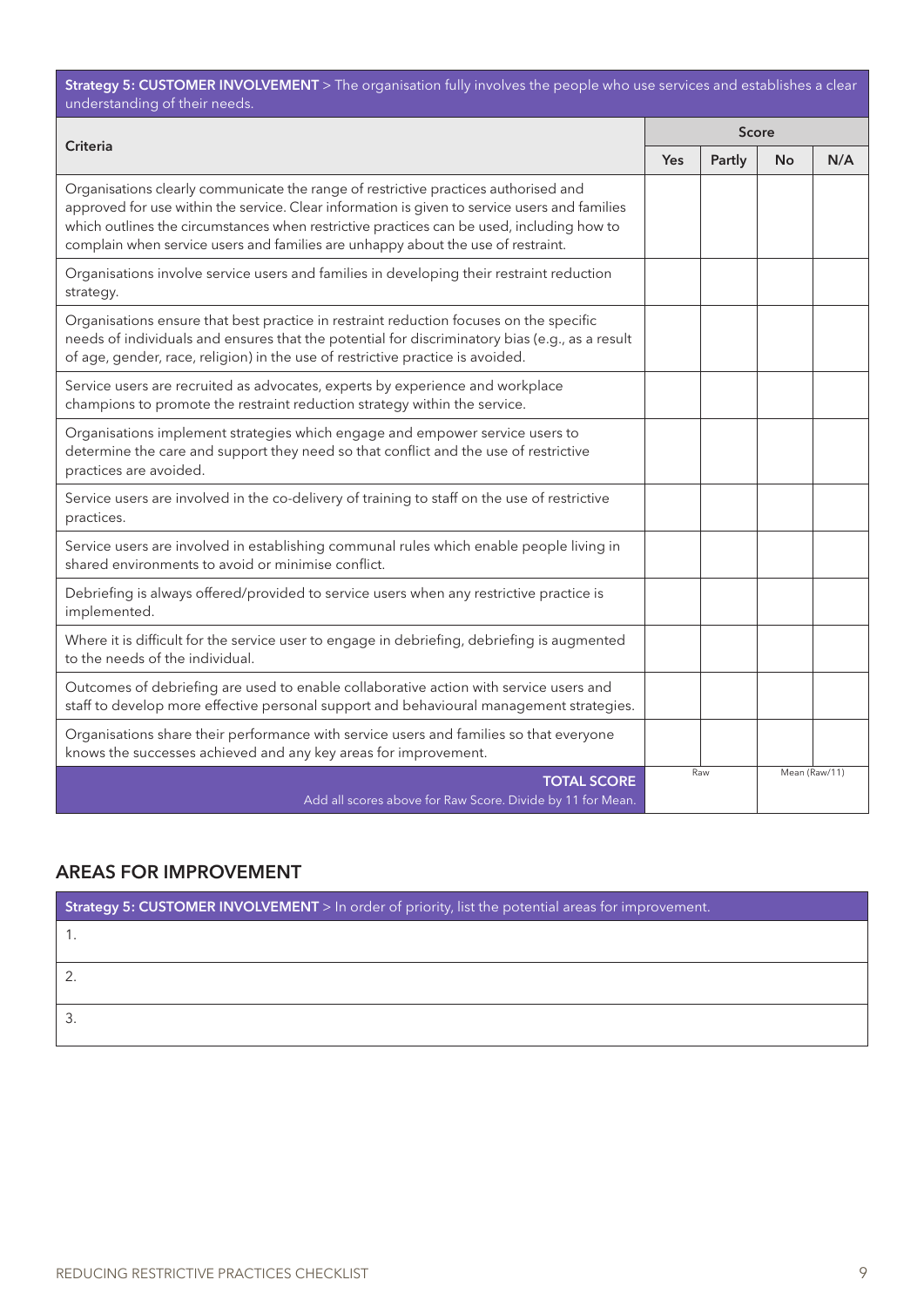| Strategy 6: CONTINUOUS IMPROVEMENT > The organisation adopts a culture of reflection and learning in order to improve |  |
|-----------------------------------------------------------------------------------------------------------------------|--|
| how it operates.                                                                                                      |  |

| Criteria                                                                                                                                                                                                              |  | <b>Score</b> |              |     |
|-----------------------------------------------------------------------------------------------------------------------------------------------------------------------------------------------------------------------|--|--------------|--------------|-----|
|                                                                                                                                                                                                                       |  | Partly       | <b>No</b>    | N/A |
| The organisation has a systematic process and management method for improving,<br>building and sustaining performance in relation to conflict avoidance and restraint<br>reduction.                                   |  |              |              |     |
| Continuous improvement in relation to conflict avoidance and restraint reduction occurs<br>at an organisational, team and individual service user level.                                                              |  |              |              |     |
| The organisation's governance arrangements ensure the use of all restrictive practices<br>is scrutinised so that efforts to prevent or minimise restrictive practices are continually<br>implemented and evaluated.   |  |              |              |     |
| The organisation uses assessment tools which give an indication of staff attitudes towards<br>restraint reduction and the level of care and compassion afforded to service users subject<br>to restrictive practices. |  |              |              |     |
| Project teams are established to help the organisation find successful improvement<br>strategies to reduce conflict and the use of restrictive practices.                                                             |  |              |              |     |
| The organisation provides staff with simple tools and techniques to understand workplace<br>performance and how to make improvements to the quality of service delivered.                                             |  |              |              |     |
| There is a culture of candour. The organisation accepts when things go wrong and shows<br>a commitment to improve.                                                                                                    |  |              |              |     |
| <b>TOTAL SCORE</b><br>Add all scores above for Raw Score. Divide by 7 for Mean.                                                                                                                                       |  | Raw          | Mean (Raw/7) |     |

| Strategy 6: CONTINUOUS IMPROVEMENT > In order of priority, list the potential areas for improvement. |  |  |
|------------------------------------------------------------------------------------------------------|--|--|
|                                                                                                      |  |  |
|                                                                                                      |  |  |
|                                                                                                      |  |  |
|                                                                                                      |  |  |
|                                                                                                      |  |  |
|                                                                                                      |  |  |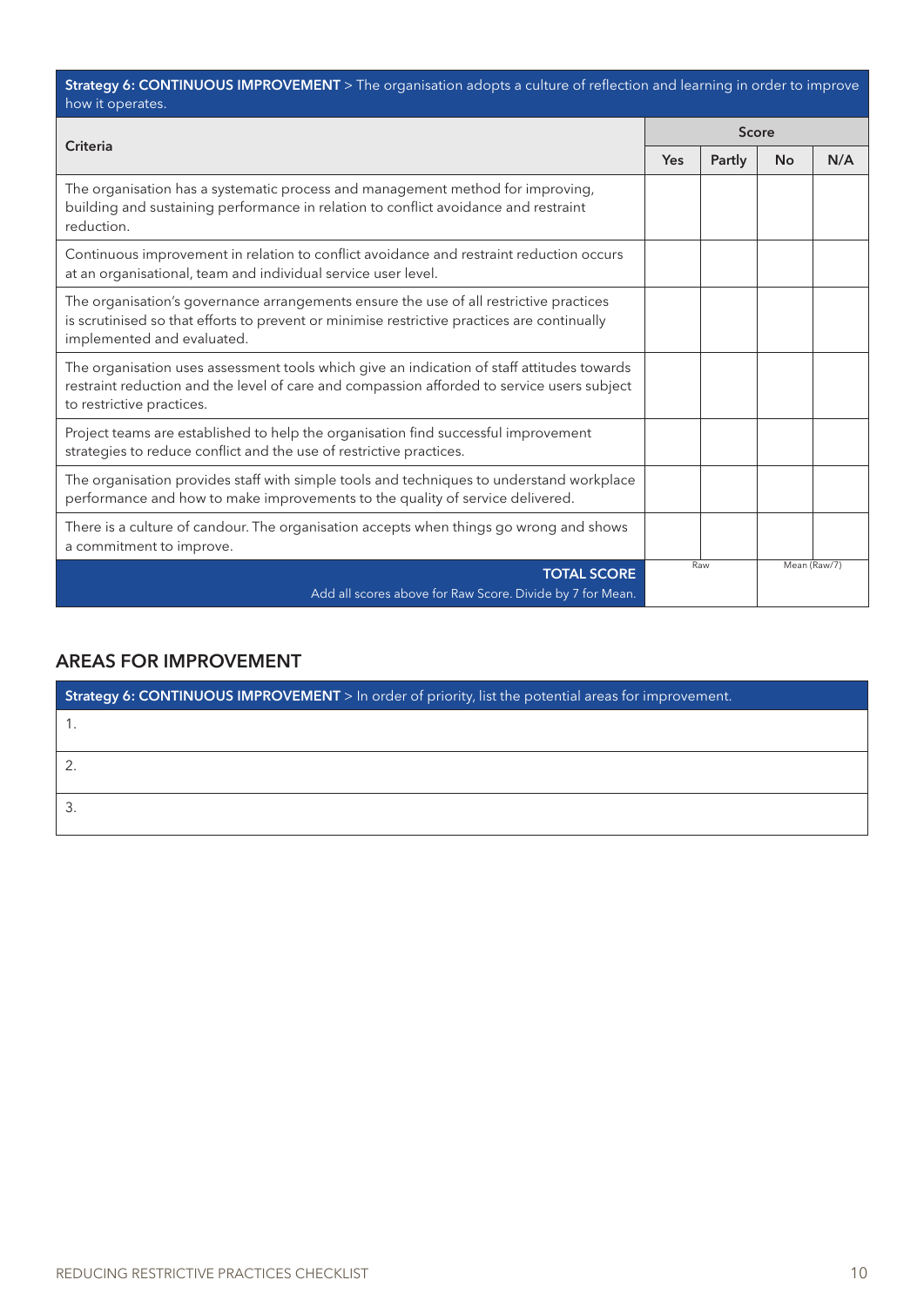Shade in the approximate mean score for each strategy in the chart below.



This year we are committed to improving the following aspects of our service:

1.

- 2.
- 3.
- 4.
- 
- 5.
- 
- 6.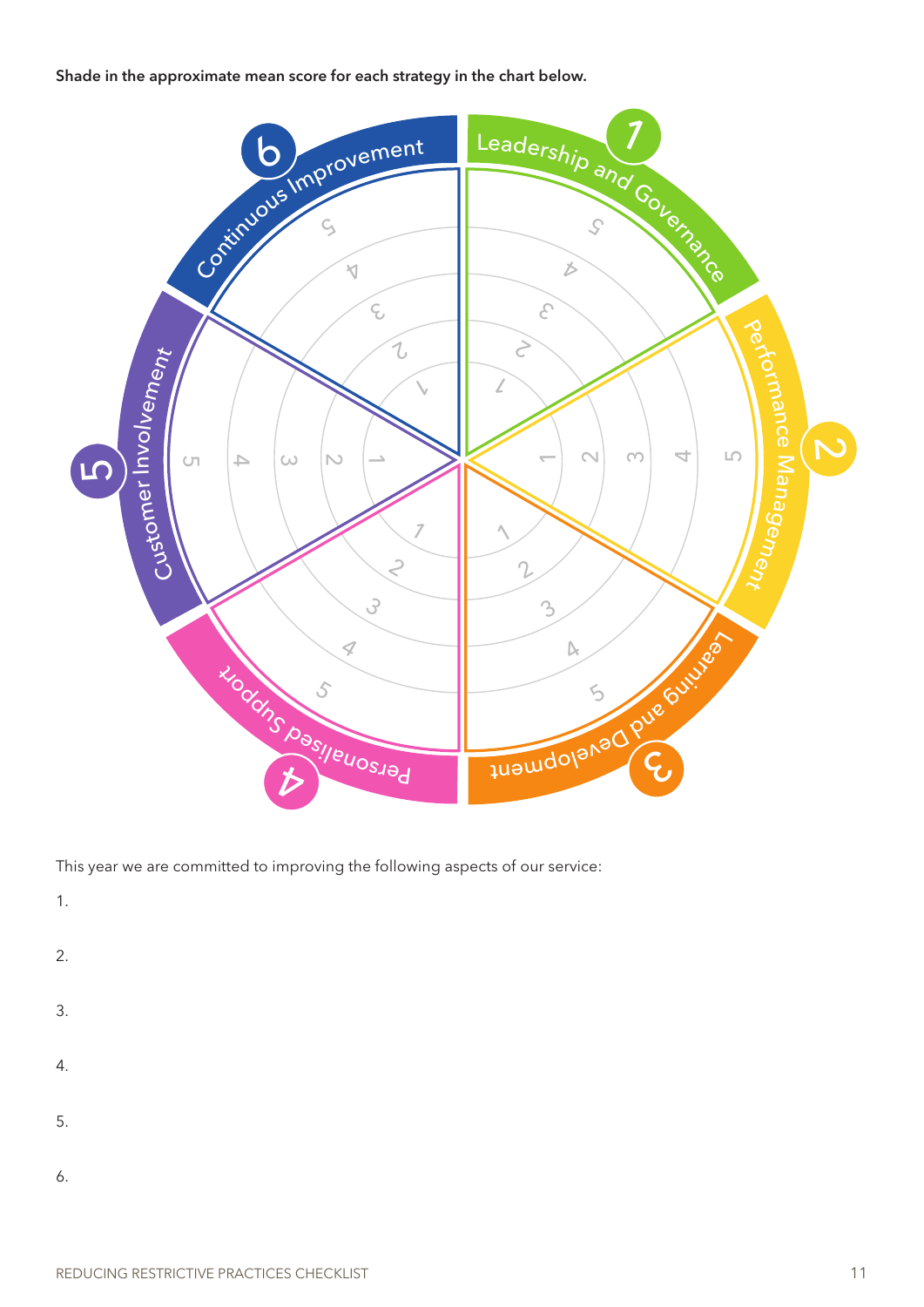Allen, M.H. & Currier, G.W. 2004, "Use of restraints and pharmacotherapy in academic psychiatric emergency services", *General Hospital Psychiatry*, vol. 26, no. 1, pp. 42-49.

Amering, M., Stastny, P. & Hopper, K. 2005, "Psychiatric advance directives: Qualitative study of informed deliberations by mental health service users", *The British Journal of Psychiatry*, vol. 186, no. 3, pp. 247-252.

Ashcraft, L. & Anthony, W. 2008, "Eliminating seclusion and restraint in recovery-oriented crisis services", *Psychiatric Services*, vol. 59, no. 10, pp. 1198-1202.

Azeem, M.W., Aujla, A., Rammerth, M., Binsfeld, G. & Jones, R.B. 2011, "Effectiveness of six core strategies based on trauma informed care in reducing seclusions and restraints at a child and adolescent psychiatric hospital", J*ournal of Child & Adolescent Psychiatric Nursing*, vol. 24, no. 1, pp. 11-15.

Badger, F. & Mullan, B. 2004, "Aggressive and violent incidents: Perceptions of training and support among staff caring for older people and people with head injury", *Journal of Clinical Nursing*, vol. 13, no. 4, pp. 526-533.

Barton, S.A., Johnson, M.R. & Price, L.V. 2009, "Achieving restraint-free on an inpatient behavioral health unit", *Journal of Psychosocial Nursing & Mental Health Services*, vol. 47, no. 1, pp. 34-40.

Beech, B. & Leather, P. 2006, "Workplace violence in the health care sector: A review of staff training and integration of training evaluation models", *Aggression and Violent Behavior*, vol. 11, no. 1, pp. 27-43.

Bellonci, C., Huefner, J.C., Griffith, A.K., Vogel-Rosen, G., Smith, G.L. & Preston, S. 2013, "Concurrent reductions in psychotropic medication, assault, and physical restraint in two residential treatment programs for youth", *Children and Youth Services Revie*w, vol. 35, no. 10, pp. 1773-1779.

Benson, R., Miller, G., Rogers, P. & Allen, J. 2012, "Strategies to prevent restraint-related deaths", *Mental Health Practice*, vol. 15, no. 7, pp. 32-35.

Bonner, G. 2007. *The psychological impact of restraint in acute mental health settings: The experiences of staff and inpatients.* Retrieved from http://vistas.uwl.ac.uk/417/1/Gwen\_Bonner\_-\_ Phd.pdf

Borckardt, J.J., Madan, A., Grubaugh, A.L., Danielson, C.K., Pelic, C.G., Hardesty, S.J., Hanson, R., Herbert, J., Cooney, H. & Benson, A. 2011, "Systematic investigation of initiatives to reduce seclusion and restraint in a state psychiatric hospital", *Psychiatric Services*, vol. 62, no. 5, pp. 477-483.

Boumans, C.E., Egger, J.I.M., Souren, P.M. & Hutschemaekers, G.J.M. 2014, "Reduction in the use of seclusion by the methodical work approach", *International Journal of Mental Health Nursing*, vol. 23, no. 2, pp. 161-170.

Bowers, L., Brennan, G., Flood, C., Lipang, M. & Oladapo, P. 2006, "Preliminary outcomes of a trial to reduce conflict and containment on acute psychiatric wards: City Nurses", *Journal of Psychiatric and Mental Health Nursing*, vol. 13, no. 2, pp. 165-172.

Bowers, L., Alexander, J., Bilgin, H., Botha, M., Dack, C., James, K., Jarrett, M., Jeffery, D., Nijman, H. & Owiti, J. 2013, "Safewards: The empirical basis of the model and a critical appraisal", *Journal of Psychiatric and Mental Health Nursing*.

Bowers, L., Ross, J., Owiti, J., Baker, J., Adams, C. & Stewart, D. 2012, "Event sequencing of forced intramuscular medication in England", *Journal of Psychiatric and Mental Health Nursing*, vol. 19, no. 9, pp. 799-806.

Bowers, L. 2014, "A model of de-escalation", *Mental Health Practice*, vol. 19, no. 9, pp. 36-37.

Bowers, L., Allan, T., Simpson, A., Jones, J. & Whittington, R. 2009, "Morale is high in acute inpatient psychiatry", *Social Psychiatry & Psychiatric Epidemiology*, vol. 44, no. 1, pp. 39-46.

Bowers, L., Van Der Merwe, M., Nijman, H., Hamilton, B., Noorthorn, E., Stewart, D. & Muir-Cochrane, E. 2010, "The practice of seclusion and time-out on English acute psychiatric wards: The City-128 Study", *Archives of Psychiatric Nursing*, vol. 24, no. 4, pp. 275-286.

Bowers, L., Van Der Merwe, M., Paterson, B. & Stewart, D. 2012, "Manual restraint and shows of force: The City-128 study", *International Journal of Mental Health Nursing*, vol. 21, no. 1, pp. 30-40.

Bridgett, D.J., Valentino, K. & Hayden, L.C. 2012, "The contribution of children's temperamental fear and effortful control to restraint and seclusion during inpatient treatment in a psychiatric hospital", *Child Psychiatry and Human Development*, vol. 43, no. 6, pp. 821- 836.

Browne, V., Knott, J., Dakis, J., Fielding, J., Lyle, D., Daniel, C., Bruce, M. & Virtue, E. 2011, "Improving the care of mentally ill patients in a tertiary emergency department: Development of a psychiatric assessment and planning unit", *Australasian Psychiatry*, vol. 19, no. 4, pp. 350-353.

Butterworth, R. & Harbison, I. 2011, "Restraint and never events: An opportunity for change", *Mental Health Practice*, vol. 15, no. 1, pp. 30-32.

Carson, G. 2010, "Restraint put on hold", *Community Care*, no. 1837, pp. 20-21.

Champagne, T. & Stromberg, N. 2004, "Sensory approaches in inpatient psychiatric settings: Innovative alternatives to seclusion & restraint", *Journal of Psychosocial Nursing & Mental Health Services*, vol. 42, no. 9, pp. 34.

Chan, C. & Chung, C. 2005, "A retrospective study of seclusion in an emergency department", *Hong Kong Journal of Emergency Medicine*, vol. 12, no. 1, pp. 6-13.

Chandler, G. 2012, "Reducing use of restraints and seclusion to create a culture of safety", *Journal of Psychosocial Nursing & Mental Health Services*, vol. 50, no. 10, pp. 29-36.

Chilvers, J., Thomas, C. & Stanbury, A. 2011, "The impact of a wardbased mindfulness programme on recorded aggression in a medium secure facility for women with learning disabilities", *Journal of Learning Disabilities and Offending Behaviour*, vol. 2, no. 1, pp. 27-41.

Ching, H., Daffern, M., Martin, T. & Thomas, S. 2010, "Reducing the use of seclusion in a forensic psychiatric hospital: Assessing the impact on aggression, therapeutic climate and staff confidence", *Journal of Forensic Psychiatry & Psychology*, vol. 21, no. 5, pp. 737-760.

Clarke, Z. 2011, "Finding alternatives to restraint: A team of champions in Sheffield, set up to guide service providers on referrals for restraint, has done much to raise awareness of the issues involved. Zara Clarke discusses the progress of the project", *Learning Disability Practice*, vol. 14, no. 2, pp. 21-23.

Colton, D. 2004, *Checklist for assessing your organization's readiness for reducing seclusion and restraint*. Retrieved July 2014 from http://www.nm.stir.ac.uk/documents/ld-restraint-reduction-paper. pdf

Cummings, K., Grandfield, S.A., & Coldwell, C.M. 2010, "Caring with comfort rooms: Reducing seclusion and restraint use in psychiatric facilities ", *Journal of Psychosocial Nursing & Mental Health Services*, vol. 48, no. 6, pp. 26-30.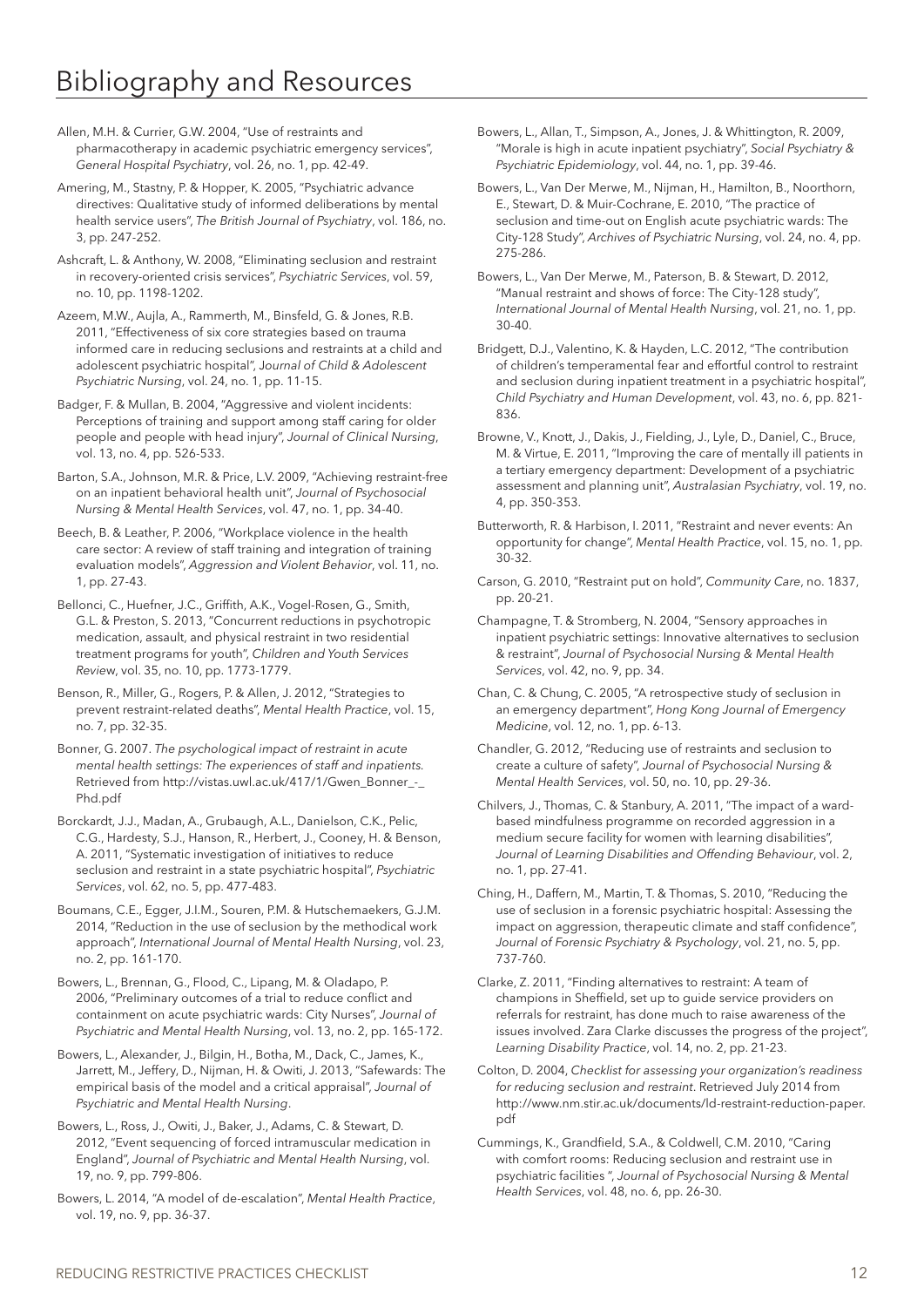Curran, S.S. 2007, "Staff resistance to restraint reduction: Identifying and overcoming barriers", *Journal of Psychosocial Nursing & Mental Health Services*, vol. 45, no. 5, pp. 45.

Dahan, S., Levi, G., Behrbalk, P., Melamed, Y. & Bleich, A. 2007, "Born to be free: The influence of raising the awareness of the nursing staff to the reduction of the use of physical restraints on restraint orders, hours of restraint and the numbers of patients restrained – a retrospective study", *BMC Psychiatry*, vol. 7, pp. 1-1.

Day, A., Daffern, M., & Simmons, P. 2010, "Use of restraint in residential care settings for children and young people", *Psychiatry, Psychology and Law*, vol. 17, no. 2, pp. 230-244.

Dean, A.J., Duke, S.G., George, M. & Scott, J. 2007, "Behavioral management leads to reduction in aggression in a child and adolescent psychiatric inpatient unit", *Journal of the American Academy of Child & Adolescent Psychiatry,* vol. 46, no. 6, pp. 711- 720.

Delaney, K.R. 2006, "Evidence base for practice: Reduction of restraint and seclusion use during child and adolescent psychiatric inpatient treatment", *Worldviews on Evidence-Based Nursing*, vol. 3, no. 1, pp. 19-30.

Deveau, R. & McDonnell, A. 2009, "As the last resort: Reducing the use of restrictive physical interventions using organisational approaches", *British Journal of Learning Disabilities*, vol. 37, no. 3, pp. 172-177.

Donat, D.C. 2005, "Special section on seclusion and restraint: Encouraging alternatives to seclusion, restraint, and reliance on PRN drugs in a public psychiatric hospital", *Psychiatric Services*, vol. 56, no. 9, pp. 1105-1108.

Donat, D.C. 2006, "Impact of a clinical-administrative review procedure on reducing reliance on psychotropic PRN medication", *Psychiatric Rehabilitation Journal*, vol. 29, no. 3, pp. 215-218.

D'Orio, B.M., Purselle, D., Stevens, D. & Garlow, S.J. 2004, "Reduction of episodes of seclusion and restraint in a psychiatric emergency service", *Psychiatric Services,* vol. 55, no. 5, pp. 581-583.

Downes, M.A., Healy, P., Page, C.B., Bryant, J.L. & Isbister, G.K. 2009, "Structured team approach to the agitated patient in the emergency department", *Emergency Medicine Australasia*, vol. 21, no. 3, pp. 196-202.

Downey, L.V., Zun, L.S. & Gonzales, S.J. 2007, "Frequency of alternative to restraints and seclusion and uses of agitation reduction techniques in the emergency department", *General Hospital Psychiatry*, vol. 29, no. 6, pp. 470-474.

Duxbury, J., Aiken, F. & Dale, C. 2011, "Deaths in custody: The role of restraint", *Journal of Learning Disabilities and Offending Behaviour*, vol. 2, no. 4, pp. 178-189.

Duxbury, J. & Paterson, B. 2005, "The use of physical restraint in mental health nursing: An examination of principles, practice and implications for training", *Journal of Adult Protection*, vol. 7, no. 4, pp. 13-24.

Dye, S., Brown, S. & Chhina, N. 2009, "Seclusion and restraint usage in seven English psychiatric intensive care units (PICUs)", *Journal of Psychiatric Intensive Care*, vol. 5, no. 02, pp. 69-79.

Farrell, G. & Cubit, K. 2005, "Nurses under threat: A comparison of content of 28 aggression management programs", *International Journal of Mental Health Nursing*, vol. 14, no. 1, pp. 44-53.

Flannery Jr, R.B., Farley, E., Rego, S. & Walker, A.P. 2007, "Characteristics of staff victims of psychiatric patient assaults: 15-year analysis of the Assaulted Staff Action Program (ASAP)", *Psychiatric Quarterly*, vol. 78, no. 1, pp. 25-37.

Gaskin, C.J., Elsom, S.J. & Happell, B. 2007, "Interventions for reducing the use of seclusion in psychiatric facilities: Review of the literature", *The British Journal of Psychiatry*, vol. 191, pp. 298-303.

Gaskin, C.J., McVilly, K.R. & McGillivray, J.A. 2013, "Initiatives to reduce the use of seclusion and restraints on people with developmental disabilities: A systematic review and quantitative synthesis", *Research in Developmental Disabilities*, vol. 34, no. 11, pp. 3946-3961.

Georgieva, I., de Haan, G., Smith, W. & Mulder, C.L. 2010, "Successful reduction of seclusion in a newly developed psychiatric intensive care unit", *Journal of Psychiatric Intensive Care*, vol. 6, no. 1, pp. 31-38.

Georgieva, I., Mulder, C.L. & Whittington, R. 2012, "Evaluation of behavioral changes and subjective distress after exposure to coercive inpatient interventions", *BMC Psychiatry*, vol. 12.

Gerolamo, A.M. 2006, "The conceptualization of physical restraint as a nursing-sensitive adverse outcome in acute care psychiatric treatment settings", *Archives of Psychiatric Nursing*, vol. 20, no. 4, pp. 175-185.

Gibson, R., Novakovic, A., Francis, K., McGilloway, K., Adkin, A., & Odekunle, S. 2008. "Service evaluation of multidisciplinary therapy on an acute psychiatric ward", *The Mental Health Review*, vol. 13, no. 3, pp. 32-39.

Gold, H. A. 2011, "Restraining restraints: Decreasing the use of restraints on individuals with special needs". Retrieved from http://csus-dspace.calstate.edu/handle/10211.9/1312

Greene, R., Ablon, J.S., Hassuk, B., Regan, K.M., & Martin, A. 2006, "Innovations: Child & adolescent psychiatry: Use of collaborative problem solving to reduce seclusion and restraint in child and adolescent inpatient units", *Psychiatric Services*, vol. 57, no. 5, pp. 610-612.

Griffiths, J. & Wilcox, D. 2013, "Positive behaviour support in a medium secure environment", *Mental Health Practice*, vol. 16, no. 10, pp. 24-27.

Happell, B. & Harrow, A. 2010, "Nurses' attitudes to the use of seclusion: A review of the literature", *International Journal of Mental Health Nursing*, vol. 19, no. 3, pp. 162-168.

Hoekstra, T., Lendemeijer, H. & Jansen, M. 2004, "Seclusion: The inside story", *Journal of Psychiatric & Mental Health Nursing*, vol. 11, no. 3, pp. 276-283.

Hollins, L. & Stubbs, B. 2011, "Managing the risks associated with physical intervention: A discussion paper", *The British Journal of Forensic Practice*, vol. 13, no. 4, pp. 257-263.

Holstead, J., Lamond, D., Dalton, J., Horne, A. & Crick, R. 2010, "Restraint reduction in children's residential facilities: Implementation at Damar Services", *Residential Treatment for Children & Youth*, vol. 27, no. 1, pp. 1-13.

Huckshorn, K. 2008, "Six Core Strategies for Reducing Seclusion and Restraint Use". Alexandria, VA: NASMHPD (National Association of State Mental Health Program Directors).

Huckshorn, K. 2006, "Re-designing state mental health policy to prevent the use of seclusion and restraint", *Administration and Policy in Mental Health and Mental Health Services Research*, vol. 33, no. 4, pp. 482-91.

Huckshorn, K.A. 2004, "Reducing seclusion & restraint use in mental health settings: Core strategies for prevention", *Journal of Psychosocial Nursing & Mental Health Services*, vol. 42, no. 9, pp. 22

Huf, G., Coutinho, E.S.F. & Adams, C.E. 2012, "Physical restraints versus seclusion room for management of people with acute aggression or agitation due to psychotic illness (TREC-SAVE): a randomized trial", *Psychological Medicine*, vol. 42, no. 11, pp. 2265-73.

Hyde, S., Fulbrook, P., Fenton, K. & Kilshaw, M. 2009, "A clinical improvement project to develop and implement a decisionmaking framework for the use of seclusion", *International Journal of Mental Health Nursing*, vol. 18, no. 6, pp. 398-408.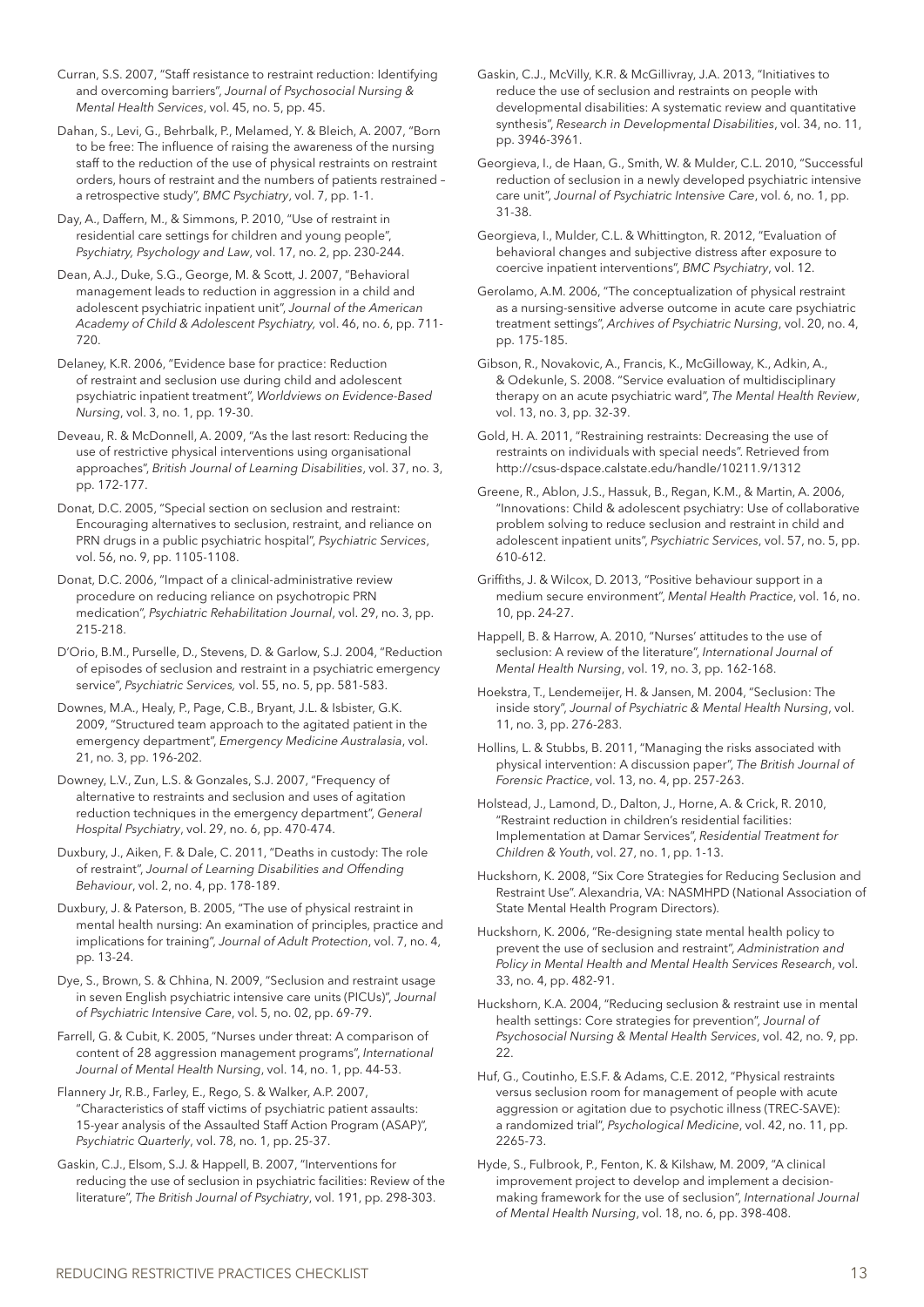Jankovic, J., Richards, F. & Priebe, S. 2010, "Advance statements in adult mental health", *Advances in Psychiatric Treatment,* vol. 16, no. 6, pp. 448-455.

Janssen, W., Noorthoorn, E., Linge, R.V. & Lendemeijer, B. 2007, "The influence of staffing levels on the use of seclusion", *International Journal of Law and Psychiatry,* vol. 30, no. 2, pp. 118-126.

Johnson, M.E. 2010, "Violence and restraint reduction efforts on inpatient psychiatric units", *Issues in Mental Health Nursing,* vol. 31, no. 3, pp. 181-197.

Jones, E., Allen, D., Moore, K., Phillips, B. & Lowe, K. 2007, "Restraint and self-injury in people with intellectual disabilities: A review", *Journal of Intellectual Disabilities: JOID,* vol. 11, no. 1, pp. 105- 118.

Jones, P. & Kroese, B.S. 2007, "Service users' views of physical restraint procedures in secure settings for people with learning disabilities", *British Journal of Learning Disabilities,* vol. 35, no. 1, pp. 50-54.

Jonikas, J.A., Cook, J.A., Rosen, C., Laris, A. & Kim, J. 2004, "Brief reports: A program to reduce use of physical restraint in psychiatric inpatient facilities", *Psychiatric Services*, vol. 55, no. 7, pp. 818-820.

Kelley, E.C. 2014, "Reducing violence in the emergency department: A rapid response team approach", *Journal of Emergency Nursing,*  vol. 40, no. 1, pp. 60-64.

Keski-Valkama, A., Sailas, E., Eronen, M., Koivisto, A. M., Lönnqvist, J., & Kaltiala-Heino, R. 2010. "The reasons for using restraint and seclusion in psychiatric inpatient care: A nationwide 15-year study". *Nordic Journal of Psychiatry*, vol. 64, no. 2, pp. 136-144.

Khadivi, A.N., Patel, R.C., Atkinson, A.R. & Levine, J.M. 2004, "Association between seclusion and restraint and patient-related violence", *Psychiatric Services,* vol. 55, no. 11, pp. 1311-1312.

Kindy, D., Petersen, S. & Parkhurst, D. 2005, "Perilous work: Nurses' experiences in psychiatric units with high risks of assault", *Archives of Psychiatric Nursing,* vol. 19, no. 4, pp. 169-175.

Knox, D.K. & Holloman, G.H., Jr 2012, "Use and avoidance of seclusion and restraint: Consensus statement of the American association for emergency psychiatry project Beta seclusion and restraint workgroup", *The Western Journal of Emergency Medicine*, vol. 13, no. 1, pp. 35-40.

Kontio, R., Välimäki, M., Putkonen, H., Cocoman, A., Turpeinen, S., Kuosmanen, L. & Joffe, G. 2009, "Nurses' and physicians' educational needs in seclusion and restraint practices", *Perspectives in Psychiatric Care*, vol. 45, no. 3, pp. 198-207.

Kontio, R., Välimäki, M., Putkonen, H., Kuosmanen, L., Scott, A. & Joffe, G. 2010, "Patient restrictions: Are there ethical alternatives to seclusion and restraint?" *Nursing Ethics,* vol. 17, no. 1, pp. 65-76.

Kronstorfer, R. 2007, *Definition and use of coercive measures in old age psychiatry settings in Germany and Wales,* BioMed Central.

Kynoch, K., Wu, C. & Chang, A., M. 2011, "Interventions for preventing and managing aggressive patients admitted to an acute hospital setting: A systematic review", *Worldviews on Evidence-Based Nursing*, vol. 8, no. 2, pp. 76-86.

Laker, C., Gray, R. & Flach, C. 2010, "Case study evaluating the impact of de-escalation and physical intervention training", *Journal of Psychiatric and Mental Health Nursing*, vol. 17, no. 3, pp. 222-228.

Larue, C., Dumais, A., Ahern, E., Bernheim, E. & Mailhot, M. 2009, "Factors influencing decisions on seclusion and restraint", *Journal of Psychiatric and Mental Health Nursing*, vol. 16, no. 5, pp. 440- 446.

LeBel, J., Nunno, M. A., Mohr, W. K., & O'Halloran, R. 2012. "Restraint and seclusion use in US school settings: Recommendations from allied treatment disciplines", *American Journal of Orthopsychiatry,*  vol. 82, no. 1, p. 75.

LeBel, J. 2014, "First randomised controlled-trial research on seclusion and restraint reduction achieves intent", *Evidence-Based Mental Health*, vol. 17, no. 2, pp. 40-41.

Lee, S., Gray, R. & Gournay, K. 2012, "Comparing the outcomes of the application of C&R (general service) and SCIP in the management of disturbed behaviour in mental health care", *Journal of Mental Health*, vol. 21, no. 3, pp. 307-317.

Lepping, P., Steinert, T., Needham, I., Abderhalden, C., Flammer, E. & Schmid, P. 2009, "Ward safety perceived by ward managers in Britain, Germany and Switzerland: Identifying factors that improve ability to deal with violence." *Journal of Psychiatric and Mental Health Nursing,* vol. 16, pp. 629-635.

Letizia, M., Babler, C. & Cockrell, A. 2004, "Repeating the call for restraint reduction", *MEDSURG Nursing*, vol. 13, no. 1, pp. 9-13.

Lewis, M., Taylor, K. & Parks, J. 2009, "Crisis prevention management: A program to reduce the use of seclusion and restraint in an inpatient mental health setting", *Issues in Mental Health Nursing*, vol. 30, no. 3, pp. 159-164.

Luiselli, J.K. 2009, "Physical restraint of people with intellectual disability: A review of implementation reduction and elimination procedures", *Journal of Applied Research in Intellectual Disabilities,* vol. 22, no. 2, pp. 126-134.

Luiselli, J.K., Dunn, E.K. & Pace, G.M. 2005, "Antecedent assessment and intervention to reduce physical restraint (protective holding) of children and adolescents with acquired brain injury", *Behavioral Interventions*, vol. 20, no. 1, pp. 51-65.

Lundström, M., Antonsson, H., Karlsson, S. & Graneheim, U. 2011, "Use of physical restraints with people with intellectual disabilities living in Sweden's group homes", *Journal of Policy & Practice in Intellectual Disabilities*, vol. 8, no. 1, pp. 36-41.

MacDaniel, M. 2009, "Comfort rooms", New York State Office of Mental Health, Office of Quality Management. Retrieved 1.7.14 from https://www.omh.ny.gov/omhweb/resources/publications/ comfort\_room/

Macpherson, R., Dix, R. & Morgan, S. 2005, "A growing evidence base for management guidelines: Revisiting guidelines for the management of acutely disturbed psychiatric patients", *Advances in Psychiatric Treatment*, vol. 11, no. 6, pp. 404-415.

Maguire, T., Young, R. & Martin, T. 2012, "Seclusion reduction in a forensic mental health setting", *Journal of Psychiatric & Mental Health Nursing,* vol. 19, no. 2, pp. 97-106.

Markwell, S.K. 2005, "Long-term restraint reduction: One hospital's experience with restraint alternatives", *Journal of Nursing Care Quality,* vol. 20, no. 3, pp. 253-260.

Marrow, M.T., Knudsen, K.J., Olafson, E. & Bucher, S.E. 2012, "The Value of Implementing TARGET within a Trauma-Informed Juvenile Justice Setting", *Journal of Child & Adolescent Trauma,* vol. 5, no. 3, pp. 257-270.

Martin, A., Krieg, H., Esposito, F., Stubbe, D. & Cardona, L. 2008, "Reduction of restraint and seclusion through collaborative problem solving: A five-year prospective inpatient study", *Psychiatric Services*, vol. 59, no. 12, pp. 1406-1412.

Mental Health Commission, Ireland. 2012. "Seclusion and Physical Restraint Reduction. Knowledge Review and Draft Strategy". Retrieved July 2014 from www.mhcirl.ie/File/SecandPPR\_ KnowRev.pdf

McClean, B., Dench, C., Grey, I., Shanahan, S., Fitzsimons, E., Hendler, J. & Corrigan, M. 2005, "Person Focused Training: A model for delivering positive behavioural supports to people with challenging behaviours", *Journal of Intellectual Disability Research*, vol. 49, no. 5, pp. 340-352.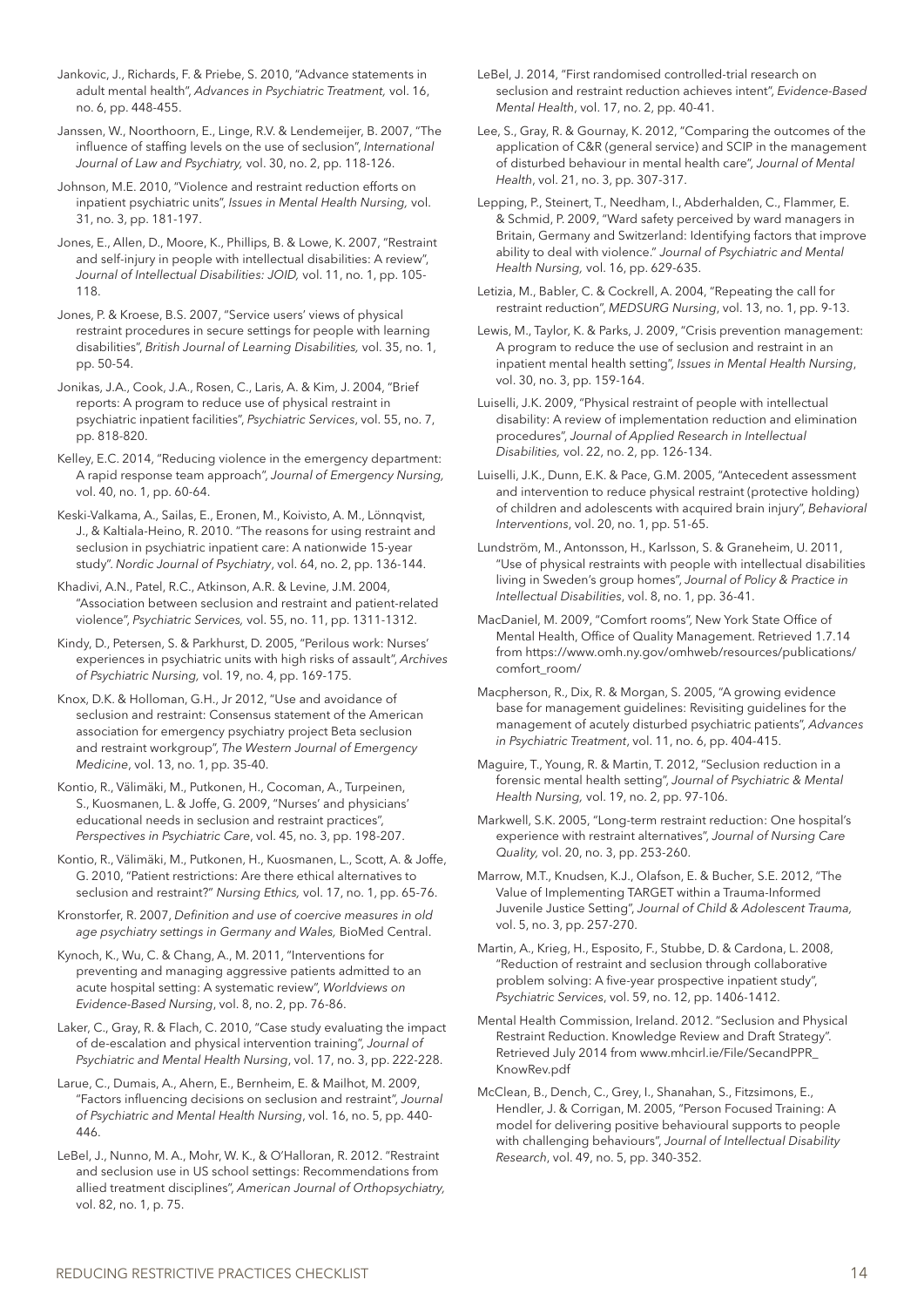McCue, R.E., Urcuyo, L., Lilu, Y., Tobias, T. & Chambers, M.J. 2004, "Reducing restraint use in a public psychiatric inpatient service", *Journal of Behavioral Health Services & Research*, vol. 31, no. 2, pp. 217-224.

McKenzie, K., Powell, H. & McGregor, L. 2004, "The impact of control and restraint training on nursing students", *Learning Disability Practice,* vol. 7, no. 9, pp. 34-37.

Miller, G., Paterson, B., Benson, R. & Rogers, P. 2007, "Violence reduction in mental health and criminal justice: Recent and current developments", *The Journal of Mental Health Training, Education and Practice*, vol. 2, no. 1, pp. 28-41.

Miller, J.A., Hunt, D.P. & Georges, M.A. 2006, "Reduction of physical restraints in residential treatment facilities", *Journal of Disability Policy Studies,* vol. 16, no. 4, pp. 202-208.

National Centre for Involvement. 2008, Retrieved from healthwatchgloucestershire.co.uk/docs/nci%20governance.pdf

National Institute for Health and Care Excellence. 2014, "ESUOM28: Rapid tranquillisation in mental health settings: promethazine hydrochloride". Retrieved from https:// www.nice.org.uk/guidance/esuom28/resources/rapidtranquillisation-in-mental-health-settings-promethazinehydrochloride-54116459008294597

National Mental Health Working Group. 2005, *National safety priorities in mental health: A national plan for reducing harm,* Health Priorities and Suicide Prevention Branch, Department of Health and Ageing, Commonwealth of Australia, Canberra.

Nishimura, C.F. 2011, "Eliminating the use of restraint and seclusion against students with disabilities", *Texas Journal on Civil Liberties & Civil Rights*, vol. 16, no. 2, pp. 189-231.

O'Hagan, M., Divis, M. & Long, J. 2008, "Best practice in the reduction and elimination of seclusion and restraint: seclusion time for change", *Auckland: Te Pou Te Whakaaro Nui: the National Centre of Mental Health Research, Information and Workforce Development.* 

Paterson, B. 2009, "Control and restraint: changing thinking, practice and policy", *Mental Health Practice*, vol. 13, no. 2, pp. 16-20.

Paterson, B., Mcintosh, I., Wilkinson, D., Mccomish, S. & Smith, I. 2013, "Corrupted cultures in mental health inpatient settings. Is restraint reduction the answer?" *Journal of Psychiatric & Mental Health Nursing*, vol. 20, no. 3, pp. 228-235.

Pollard, R., Yanasak, E.V., Rogers, S.A. & Tapp, A. 2007, "Organizational and unit factors contributing to reduction in the use of seclusion and restraint procedures on an acute psychiatric inpatient unit", *Psychiatric Quarterly,* vol. 78, no. 1, pp. 73-81.

Prescott, D.L., Madden, L.M., Dennis, M., Tisher, P. & Wingate, C. 2007, "Reducing mechanical restraints in acute Psychiatric care settings using rapid response teams", *Journal of Behavioral Health Services & Research,* vol. 34, no. 1, pp. 96-105.

Price, O. & Baker, J. 2012, "Key components of de-escalation techniques: A thematic synthesis", *International Journal of Mental Health Nursing,* vol. 21, no. 4, pp. 310-319.

Prinsen, E.J. & van Delden, J.J. 2009, "Can we justify eliminating coercive measures in psychiatry?" *Journal of Medical Ethics*, vol. 35, no. 1, pp. 69-73.

Putkonen, A., Kuivalainen, S., Louheranta, O., Repo-Tiihonen, E., Ryynänen, O., Kautiainen, H. & Tiihonen, J. 2013, "Clusterrandomized controlled trial of reducing seclusion and restraint in secured care of men with schizophrenia", *Psychiatric Services*, vol. 64, no. 9, pp. 850-855.

Quinn, A. & Shera, W. 2009, "Evidence-based practice in group work with incarcerated youth", *International Journal of Law and Psychiatry*, vol. 32, no. 5, pp. 288-293.

Raboch, J., Kališová, L., Nawka, A., Kitzlerová, E., Onchev, G., Karastergiou, A., Magliano, L., Dembinskas, A., Kiejna, A. & Torres-Gonzales, F. 2010, "Use of coercive measures during involuntary hospitalization: Findings from ten European countries", *Psychiatric Services*, vol. 61, no. 10, pp. 1012-1017.

Roberton, T., Daffern, M., Thomas, S. & Martin, T. 2012, "De-escalation and limit-setting in forensic mental health units", *Journal of Forensic Nursing*, vol. 8, no. 2, pp. 94-101.

Robson, D. & Gray, R. 2007, "Serious mental illness and physical health problems: A discussion paper", *International Journal of Nursing Studies*, vol. 44, no. 3, pp. 457-466.

Romijn, A. & Frederiks, B.J.M. 2012, "Restriction on restraints in the care for people with intellectual disabilities in the Netherlands: Lessons learned from Australia, UK, and United States", *Journal of Policy & Practice in Intellectual Disabilities*, vol. 9, no. 2, pp. 127-133.

Russell, M., Maher, C., Dorrell, M., Pitcher, C. & Henderson, L. 2009, "A comparison between users and non-users of Devereux's Safe and Positive Approaches Training Curricula in the reduction of injury and restraint", *Residential Treatment for Children & Youth*, vol. 26, no. 3, pp. 209-220.

Ryan, J.B., Peterson, R., Tetreault, G. & Hagen, E.V. 2007, "Reducing seclusion timeout and restraint procedures with at-risk youth", *Journal of At-Risk Issues*, vol. 13, no. 1.

Sailas, E., & Wahlbeck, K. 2005. "Restraint and seclusion in psychiatric inpatient wards", *Current Opinion in Psychiatry,* vol. 18, no. 5, pp. 555-559.

Sanders, K. 2009, "The effects of an action plan, staff training, management support and monitoring on restraint use and costs of work-related injuries", *Journal of Applied Research in Intellectual Disabilities*, vol. 22, no. 2, pp. 216-220.

Scanlan, J. 2010, "Interventions to reduce the use of seclusion and restraint in inpatient psychiatric settings: What we know so far a review of the literature", *International Journal of Social Psychiatry*, vol. 56, pp. 412-423.

Schreiner, G.M., Crafton, C.G. & Sevin, J.A. 2004, "Decreasing the use of mechanical restraints and locked seclusion", *Administration and Policy in Mental Health and Mental Health Services Research,* vol. 31, no. 6, pp. 449-463.

Sclafani, M.J., Humphrey, I., Frederick, J., Repko, S., Ko, H.S., Wallen, M.C. & DiGiacomo, A. 2008, "Reducing patient restraints: A pilot approach using clinical case review", *Perspectives in Psychiatric Care*, vol. 44, no. 1, pp. 32-39.

Shelton, D., Kesten, K., Zhang, W. & Trestman, R. 2011, "Impact of a Dialectic Behavior Therapy—Corrections Modified (DBT-CM) Upon Behaviorally Challenged Incarcerated Male Adolescents", *Journal of Child and Adolescent Psychiatric Nursing*, vol. 24, no. 2, pp. 105-113.

Singh, N.N., Lancioni, G.E., Winton, A.S., Singh, A.N., Adkins, A.D. & Singh, J. 2009, "Mindful staff can reduce the use of physical restraints when providing care to individuals with intellectual disabilities", *Journal of Applied Research in Intellectual Disabilities,* vol. 22, no. 2, pp. 194-202.

Sivak, K. 2012, "Implementation of comfort rooms to reduce seclusion, restraint use, and acting-out behaviors", *Journal of Psychosocial Nursing & Mental Health Services*, vol. 50, no. 2, pp. 24-34.

Smalls, Y. 2004, *Utility of the implementation of programmatic systems to reduce and eliminate restraint use for the treatment of problem behaviors with individuals with mental retardation.*